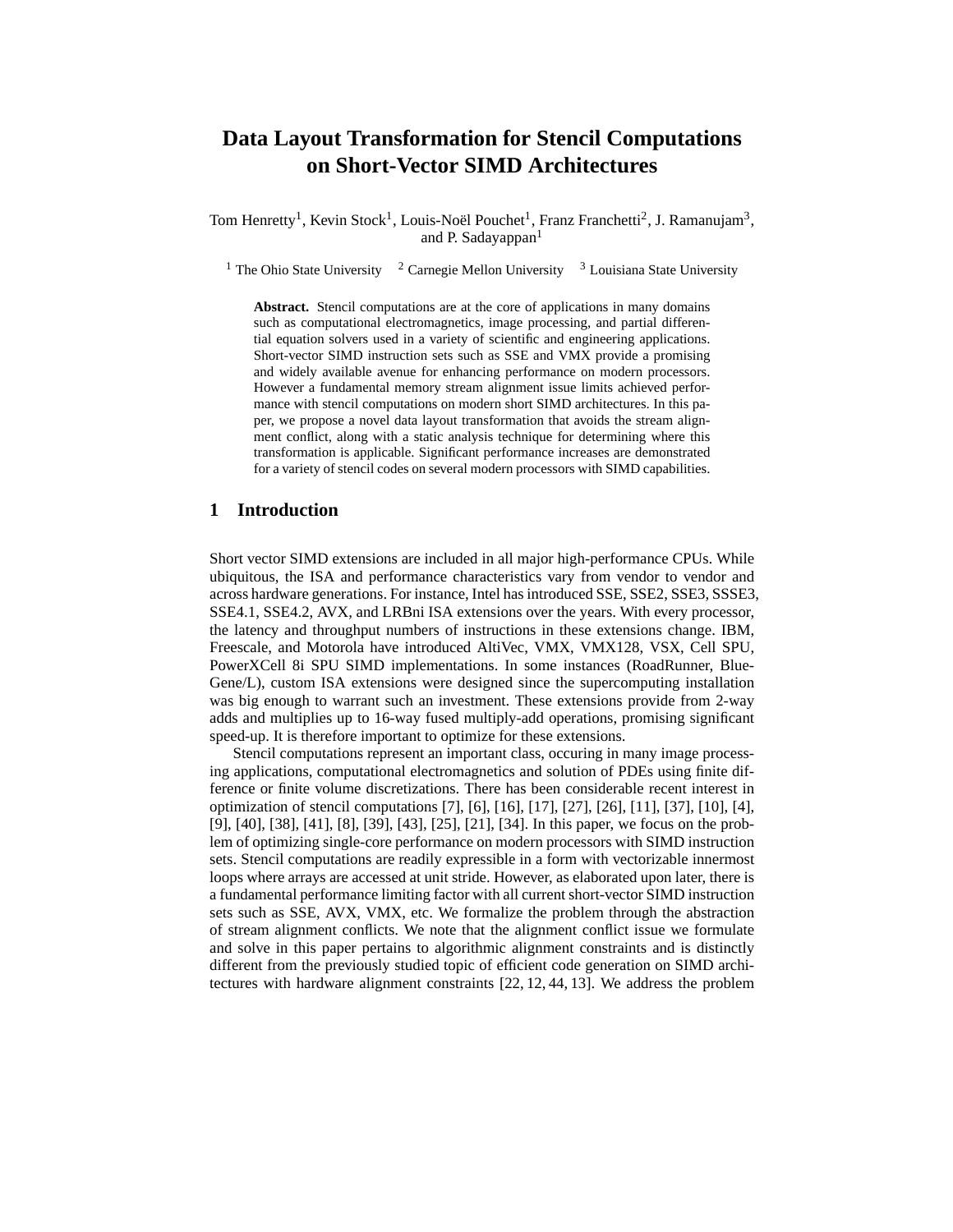of resolving stream alignment conflict through the novel use of a nonlinear data layout transformation and develop a compiler framework to identify and suitably transform the computations.

| for $(t = 0; t < T; ++t)$ {                                                                                              | for $(t = 0; t < T; ++t)$ {                                                                                                   |  |  |  |  |  |  |
|--------------------------------------------------------------------------------------------------------------------------|-------------------------------------------------------------------------------------------------------------------------------|--|--|--|--|--|--|
| for $(i = 0; i < N; ++i)$                                                                                                | for $(i = 0; i < N; ++i)$                                                                                                     |  |  |  |  |  |  |
| for $(j = 1; j < N+1; ++j)$                                                                                              | for $(i = 0; i < N; ++i)$                                                                                                     |  |  |  |  |  |  |
| $C[i][j] = A[i][j] + A[i][j-1];$                                                                                         | $C[i][j] = A[i][j] + B[i][j];$                                                                                                |  |  |  |  |  |  |
| S1:                                                                                                                      | S3:                                                                                                                           |  |  |  |  |  |  |
| for $(i = 0; i < N; ++i)$                                                                                                | for $(i = 0; i < N; ++i)$                                                                                                     |  |  |  |  |  |  |
| for $(j = 1; j < N+1; ++j)$                                                                                              | for $(i = 0; j < N; ++j)$                                                                                                     |  |  |  |  |  |  |
| $A[i][j] = C[i][j] + C[i][j-1];$                                                                                         | $A[i][j] = B[i][j] + C[i][j];$                                                                                                |  |  |  |  |  |  |
| S2:                                                                                                                      | S4:                                                                                                                           |  |  |  |  |  |  |
| $AMD Phenom$ 1.2 $GFlop/s$<br>$3.5$ GFlop/s<br><b>Performance:</b> Core2<br>$4.1$ GFlop/s<br>Core i7<br>(a) Stencil code | $1.9$ GFlop/s<br>AMD Phenom<br>$6.0$ GFlop/s<br><b>Performance:</b> Core2<br>$6.7$ GFlop/s<br>Core i7<br>(b) Non-Stencil code |  |  |  |  |  |  |

**Fig. 1.** Example to illustrate addressed problem: The stencil code (a) has much lower performance than the non-stencil code (b) despite acccessing 50% fewer data elements.

We use a simple example to illustrate the problem addressed. Consider the two sets of loop computations in Fig. 1(a) and Fig. 1(b), respectively. With the code shown in Fig. 1(a), for each of the two statements,  $2 \times N^2 + N$  distinct data elements are referenced, with  $N^2$  elements of C and  $N^2 + N$  elements of A being referenced in S1, and  $N^2$  elements of *A* and  $N^2 + N$  elements of *C* being referenced in S2. With the code shown in Fig. 1(b), each of S3 and S4 access  $3 \times N^2$  distinct data elements, so that the code accesses around 1.5 times as many data elements as the code in Fig. 1(a). Both codes compute exactly the same number  $(2 \times N^2)$  of floating point operations. Fig. 1 shows the achieved singlecore performance of the two codes on three different architectures, compiled using the latest version of ICC with auto-vectorization enabled. It may be seen that on all systems, the code in Fig. 1(b) achieves significantly higher performance although it requires the access of roughly 50% more data elements.

As explained in the next section, the reason for the lower performance of the stencil code in Fig. 1(a) is that adjacent data elements (stored as adjacent words in memory) from arrays A and C must be added together, while the data elements that are added together in the code of Fig. 1(b) come from independent arrays. In the latter case, we can view the inner loop as representing the addition of corresponding elements from two independent streams  $B[i]$  [0:N-1] and C[i][0:N-1], but for the former, we are adding shifted versions of data streams:  $A[i][0:N-1]$ ,  $A[i][1:N]$ ,  $C[i][0:N-1]$ , and  $C[i][1:N]$ . Loading vector registers in this case requires use of either (a) redundant loads, where a data element is moved with a different load for each distinct vector register position it needs to be used in, or (b) load operations followed by additional inter- and intra-register movement operations to get each data element into the different vector register slots where it is used. Thus the issue we address is distinctly different from the problem of hardware alignment that has been addressed in a number of previous works. The problem we address manifests itself even on architectures where hardware alignment is not necessary and imposes no significant penalty (as for example the recent Intel Core i7 archirecture).

In this paper, we make the following contributions:

**–** We identify a fundamental performance bottleneck for stencil computations on all short-vector SIMD architectures and develop a novel approach to overcoming the problem via data layout transformation.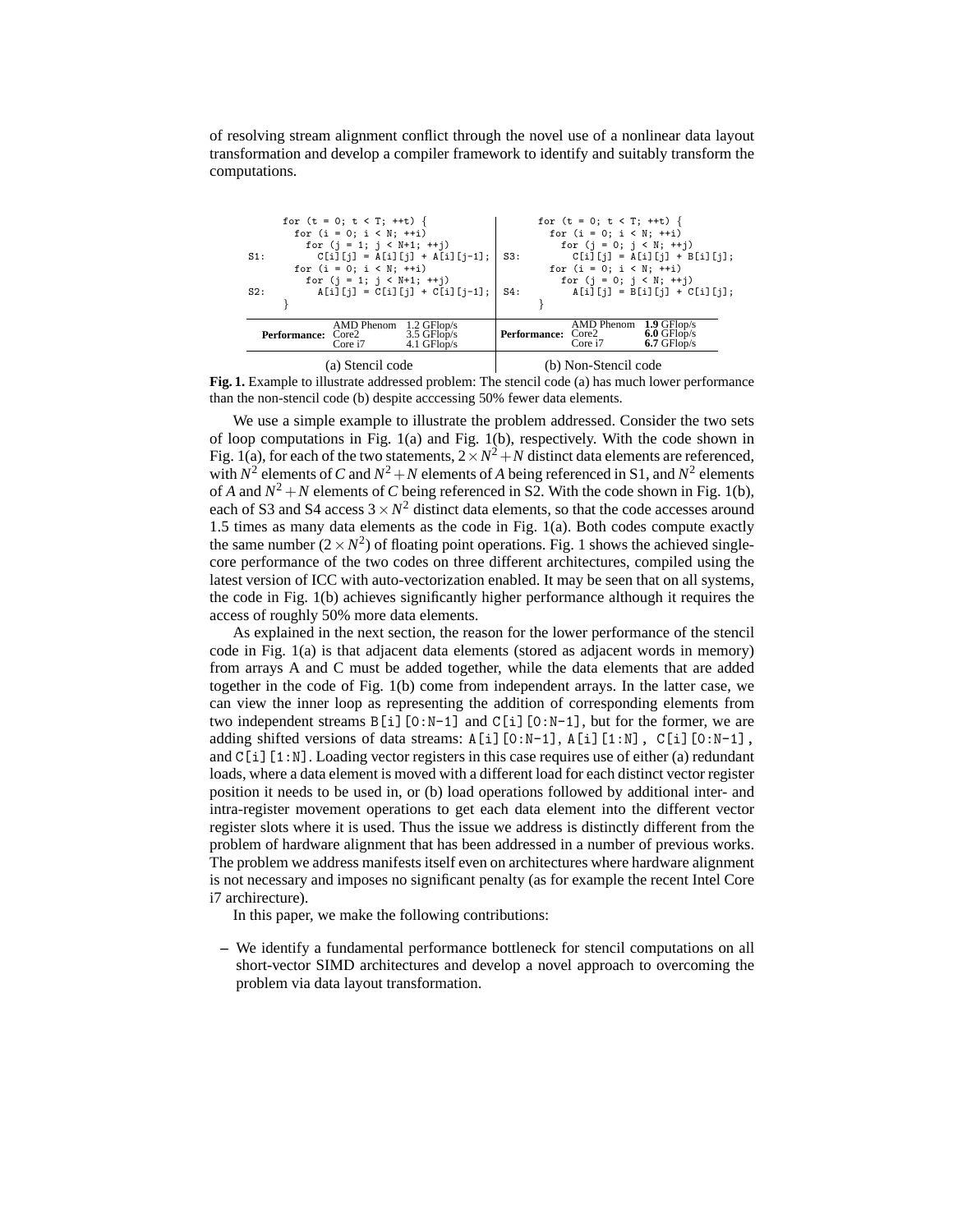- **–** We formalize the problem in terms of stream alignment conflicts and present a compile-time approach to identifying vectorizable computations that can benefit from the data layout transformation.
- **–** We present experimental results on three target platforms that demonstrate the effectiveness of the transformation approach presented in this paper.

To the best of our knowledge, this is the first work to identify and formalize this problem with *algorithmic* stream alignment conflicts and provide a solution to it.

The paper is structured as follows. In the next section, we elaborate on the addressed problem. In Sec. 3, we provide an overview of the data layout transformation approach through examples. Sec. 4 presents the formalization and compile-time analysis for detecting stream alignment conflicts. Sec. 5 presents experimental methodology and results. Related work is covered in Sec. 6 and we conclude in Sec. 7.

# **2 Background and Overview of Approach**

## **2.1 Illustrative Example**

The reason for the significant performance difference between the two codes shown in Sec. 1, is that one of them (Fig. 1(a)) exhibits what may be called *stream alignment conflict*, while the other (Fig. 1(b)) is free of such conflicts. When stream alignment conflicts exist, the compiler must generate additional loads or inter-register data movement instructions (such as shuffles) in order to get interacting data elements into the same vector register positions before performing vector arithmetic operations. These additional data movement operations cause the performance degradation seen in Fig. 1. Fig. 2 shows the x86 assembly instructions generated by the Intel ICC compiler on a Core 2 Quad system for code similar to that in Fig. 1(a), along with an illustration of the grouping of elements into vectors. The first four iterations of inner loop *j* perform addition on the pairs of elements (B[0], B[1]), (B[1], B[2]), (B[2], B[3]), and (B[3], B[4]). Four single-precision floating-point additions can be performed by a single SSE SIMD vector instruction (addps), but the corresponding data elements to be added must be located at the same position in two vector registers. To accomplish this, ICC first loads vectors B[0:3] and B[4:7] into registers xmm1 and xmm2. Next, a copy of vector B[4:7] is placed into register xmm3. Registers xmm1 and xmm3 are then combined with the palignr instruction to produce the unaligned vector  $B[1:4]$  in register xmm3. This value is used by the addps instruction to produce an updated value for  $A[0:3]$  in xmm3. Finally, an aligned store updates  $A[0:3]$ . The vector  $B[4:7]$  in register xmm2 is ready to be used for the update of A[4:7].

#### **2.2 Stream Alignment Conflict**

We now use a number of examples to explain the issue of stream alignment conflicts. Before we proceed, we reiterate that the issue we address is a more fundamental algorithmic data access constraint and is not directly related to the hardware alignment restrictions and penalties on some SIMD instruction set architectures. For example, on IBM Power series architectures using the VMX SIMD ISA, vector loads and stores must be aligned to quadword boundaries. On x86 architectures, unaligned vector loads/stores are permitted but may have a significant performance penalty, as on the Core 2 architecture. On the more recent Core i7 x86 architecture, there is very little penalty for unaligned loads versus aligned loads. The performance difference on the Core i7 shown in Fig. 1, however,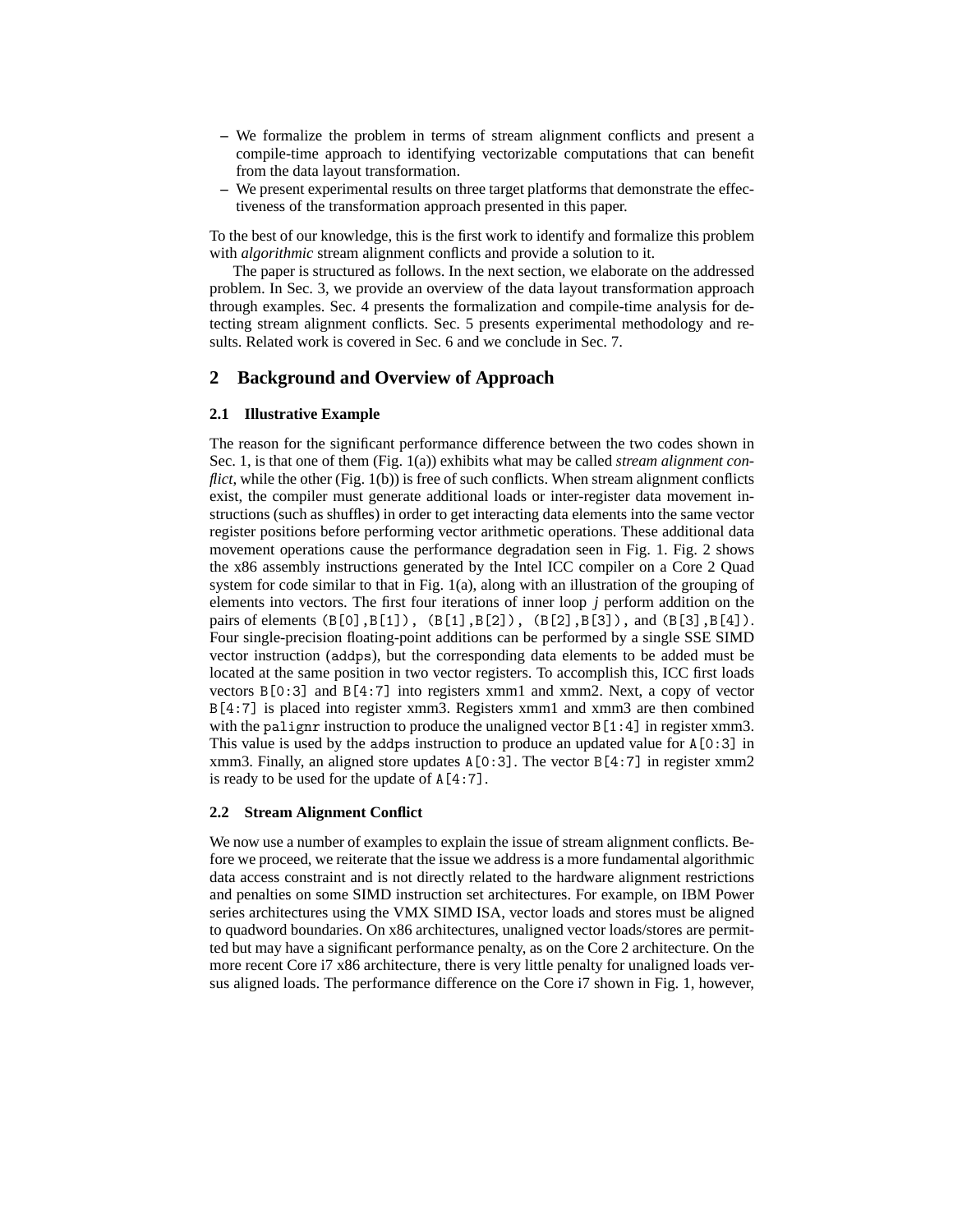

**Fig. 2.** Illustration of additional data movement for stencil operations

provides evidence that the problem we address is a more fundamental algorithmic alignment issue. While hardware alignment restrictions/penalties on a target platform may exacerbate the problem with stream alignment conflicts, the problem exists even if an architecture has absolutely no restrictions/penalties for unaligned loads/stores. The work we present in this paper thus addresses a distinctly different problem than that addressed by many other works on optimizing code generation for SIMD vector architectures with hardware alignment constraints.

Vectorizable computations in innermost loops may be viewed as operations on streams corresponding to contiguous data elements in memory. The computation in the inner loop with statement S1 in Fig. 1(b) performs the computation C[i][0:N-1] = A[i][0:N-1]+ B[i][0:N-1], i.e. the stream of N contiguous data elements A[i][0:N-1] is added to the stream of N contiguous elements  $B[i]$  [0:N-1] and the resulting stream is stored in  $C[0]$  [0:N-1]. In contrast, the inner loop with statement S1 in Fig. 1(a) adds A[i][1:N] and  $A[i]$ [0:N-1], where these two streams of length N are subsets of the same stream  $A[i][0:N]$  of length N+1, but one is shifted with respect to the other by one element. When such shifted streams are computed upon using current short-vector SIMD architectures, although only N+1 distinct elements are accessed, essentially  $2 \times N$  data moves are required (either through additional explicit loads or inter-register data movement operations like shuffles). The extra moves are required because of the inherent characteristic of short-vector SIMD instructions that only elements in corresponding slots of vector registers can be operated upon.

While in the example of Fig. 1(a) the stream alignment conflict is apparent because the misaligned streams arise from two uses of the same array in the same statement, the same underlying conflict may arise more indirectly, as illustrated by the example of Fig. 3.

In Fig. 3(a), the stream computations corresponding to the inner loop *j* are A[i][0:N]  $= B[i][0:N]+C[i][0:N]$  for S3 and  $D[i][0:N] = A[i][0:N]+C[i][0:N]$  for S4. Streams  $A[i][0:N]$  and  $C[i][0:N]$  are used twice, but all accesses are mutually aligned.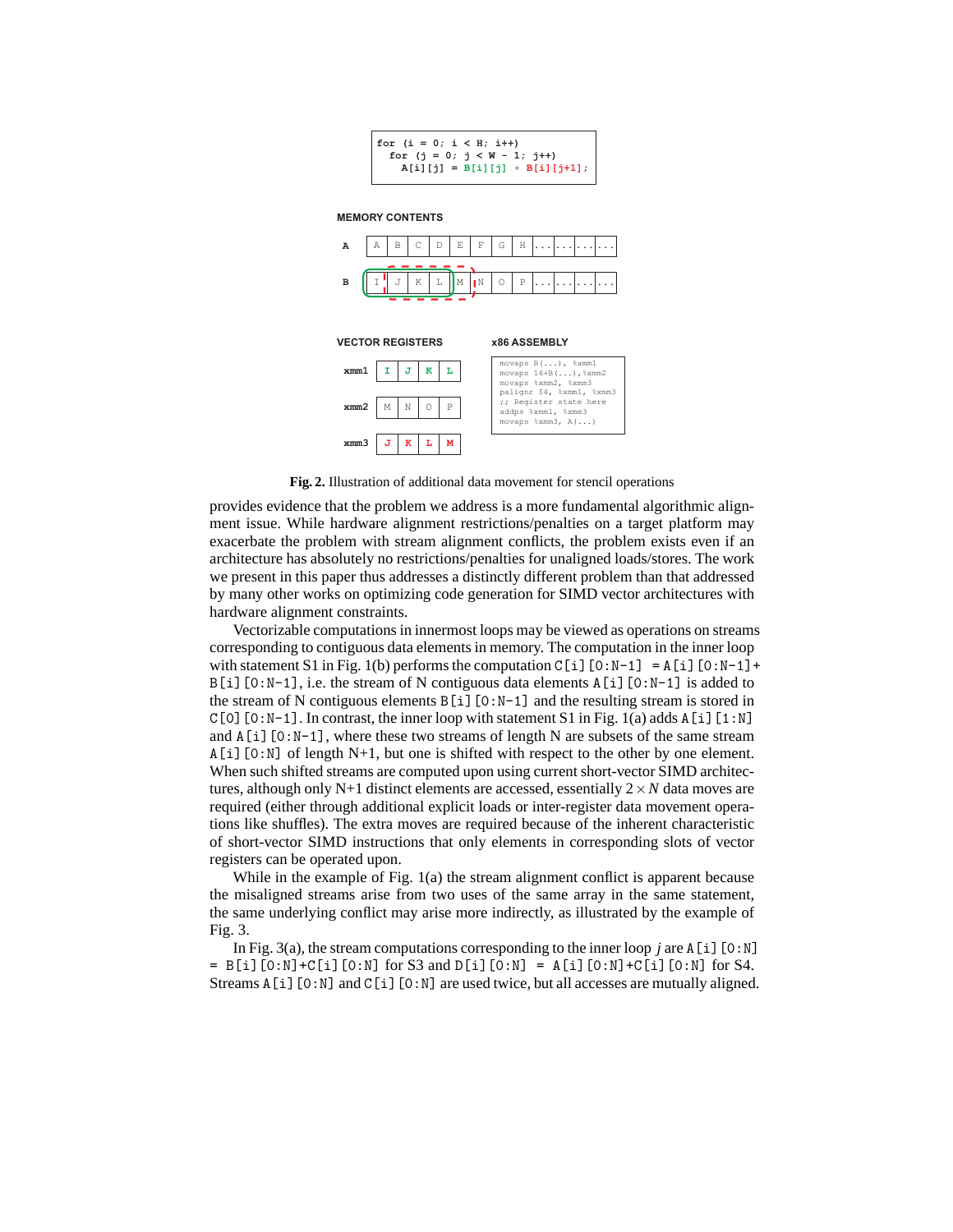| S3:<br>S4:                                                                                                                                       | for $(i = 0; i < N+1; ++i)$<br>for $(i = 0; i < N+1; ++i)$ {<br>$A[i][j] = B[i][j] + C[i][j];$<br>$D[i][j] = A[i][j] + C[i][j];$ | for $(i = 0: i < N+1: ++i)$<br>for $(j = 0; j < N+1; ++j)$ {<br>$A[i][j] = B[i][j] + C[i][j];$<br>S5:<br>$D[i][j] = A[i][j] + C[i][j+1];$<br>S6: |  |  |  |  |  |  |
|--------------------------------------------------------------------------------------------------------------------------------------------------|----------------------------------------------------------------------------------------------------------------------------------|--------------------------------------------------------------------------------------------------------------------------------------------------|--|--|--|--|--|--|
|                                                                                                                                                  | (a) No stream alignment conflict                                                                                                 | (b) Stream alignment conflict exists                                                                                                             |  |  |  |  |  |  |
| for $(i = 0; i < N+1; ++i)$<br>for $(j = 0; j < N+1; ++j)$ {<br>$A[i][j] = B[i][j] + C[i][j];$<br>S7:<br>$C[i][j] = A[i][j] + D[i][j+1];$<br>S8: |                                                                                                                                  |                                                                                                                                                  |  |  |  |  |  |  |

(c) No stream alignment conflict

**Fig. 3.** Illustration of indirect occurrence of stream alignment conflict

With the example shown in Fig. 3(b), however, the stream computations corresponding to the inner *j* loop are  $A[i][0:N] = B[i][0:N]+C[i][0:N]$  for S5 and  $D[i][0:N] =$  $A[i][0:N]+C[i][1:N+1]$  for S6. Here we have a fundamental stream alignment conflict. If  $A[i][0:N]$  and  $C[i][0:N]$  are aligned together for S5, there is a misalignment between  $A[i][0:N]$  and  $C[i][1:N+1]$  in S6. Finally, there is no stream alignment conflict in Fig. 3(c) since the same alignment of  $A[i][0:N]$  with  $C[i][0:N]$  is needed for both S7 and S8.

The abstraction of stream alignment conflicts is applicable with more general array indexing expressions, as illustrated by the examples in Fig. 4. In Fig. 4(a), there is no stream alignment conflict. In S9, streams  $B[i][i:i+N]$  and  $B[i+1][i:i+N]$  (the second and third operands) need to be aligned. Exactly the same alignment is needed between these streams in S10 (the first operand  $B[i]$ [i+1:i+N+1] and the second operand  $B[i+1][i+1:i+N+1]$ ).

| for $(i = 1; i < N+1; ++i)$      | for $(i = 1; i < N+1; ++i)$          |  |  |  |  |  |
|----------------------------------|--------------------------------------|--|--|--|--|--|
| for $(i = 0; j < N+1; ++j)$ {    | for $(j = 0; j < N+1; ++j)$ {        |  |  |  |  |  |
| $A[i][i] = B[i-1][i+i] +$        | $A[i][j] = B[i-1][i+j+1] +$          |  |  |  |  |  |
| S9:                              | S11:                                 |  |  |  |  |  |
| $B[i] [i+i] +$                   | $B[i] [i+j] +$                       |  |  |  |  |  |
| $B[i+1][i+j];$                   | $B[i+1][i+j+1];$                     |  |  |  |  |  |
| $A[i+1][j] = B[i][i+j+1] +$      | $A[i+1][i] = B[i][i+i+2] +$          |  |  |  |  |  |
| S10:                             | S12:                                 |  |  |  |  |  |
| $B[i+1][i+j+1]$ +                | $B[i+1][i+j+1]$ +                    |  |  |  |  |  |
| $B[i+2][i+i+1];$                 | $B[i+2][i+i+2];$                     |  |  |  |  |  |
| (a) No stream alignment conflict | (b) Stream alignment conflict exists |  |  |  |  |  |

**Fig. 4.** Illustration of stream alignment conflict with general array indexing expressions

In contrast, in Fig. 4(b) a fundamental algorithmic stream alignment conflict exists with the reused streams in S11 and S12. In S11, the stream  $B[i][i:i+N]$  (second operand) must be aligned with  $B[i+1][i+1:i+N+1]$  (third operand), but in S12 stream  $B[i]$ [i+2:i+N+2] (first operand) must be aligned with  $B[i+1]$ [i+1:i+N+1] (second operand). Thus the required alignments between the reused streams in S11 and S12 are inconsistent — a +1 shift of B[i][x:y] relative to B[i+1][x:y] is needed for S11 but a -1 shift of  $B[i][x:y]$  relative to  $B[i+1][x:y]$  is needed for S12 i.e., a stream alignment conflict exists.

A formalization and algorithm for compile-time characterization of the occurrences of stream alignment conflicts is developed in Sec. 4. Before providing those details,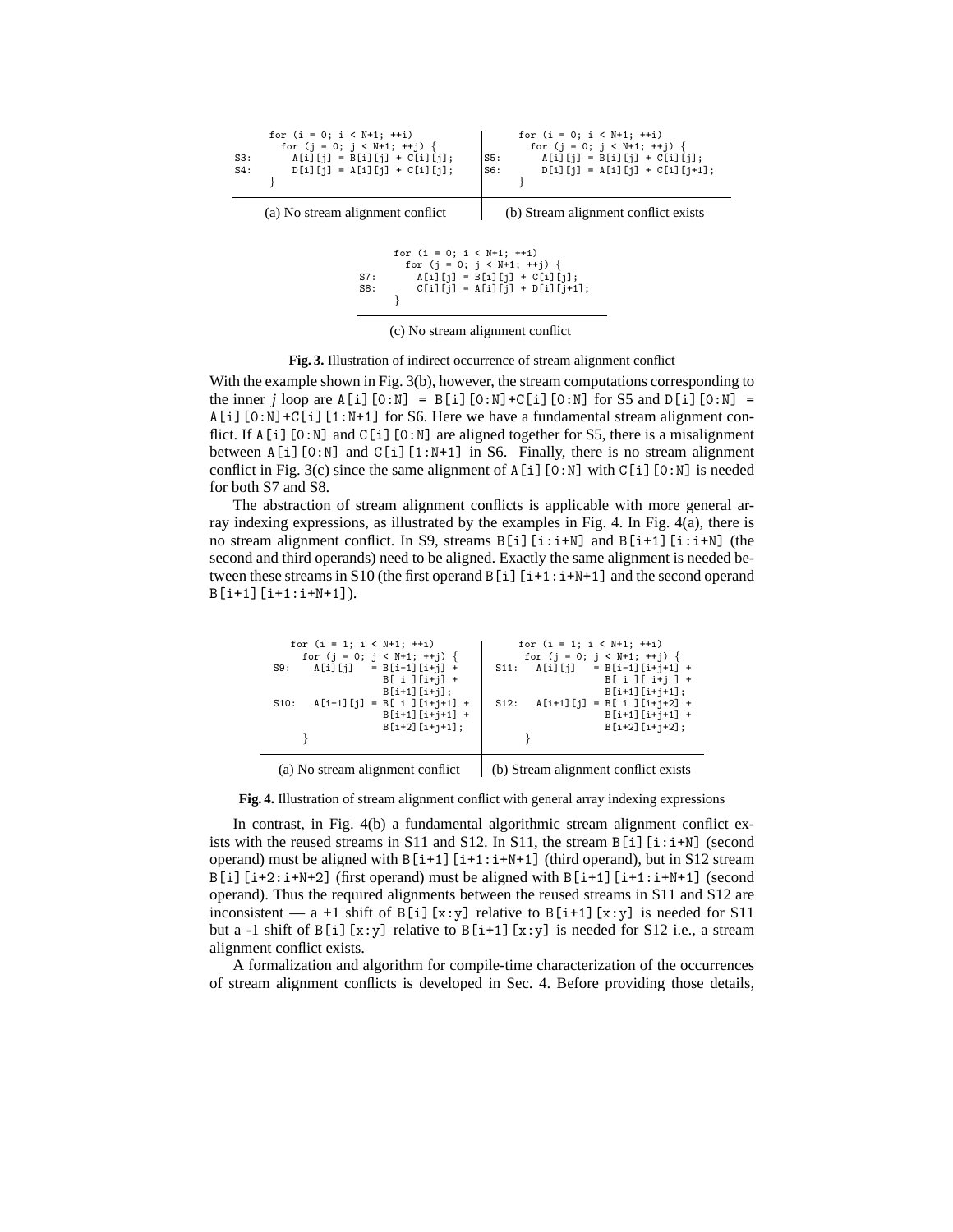we present a novel approach through data layout transformation to avoid performance degradation due to stream alignment conflicts.

# **3 Data Layout Transformation**

In this section, we show how the poor vectorization resulting from stream alignment conflicts can be overcome through data layout transformation. As explained in the previous section using Fig. 2, the main problem is that adjacent elements in memory map to adjacent slots in vector registers, so that vector operations upon such adjacent elements cannot possibly be performed without either performing another load operation from memory to vector register or performing some inter-register data movement. The key idea behind the proposed data layout transformation is for potentially interacting data elements to be relocated so as to map to the same vector register slot.

#### **3.1 Dimension-Lifted Transposition**

We explain the data layout transformation using the example in Fig. 5. Consider a one dimensional array Y with 24 single-precision floating point data elements, shown in Fig. 5(a), used in a computation with a stream alignment conflict, such as  $Z[i]$  =  $Y[i-1] + Y[i] + Y[i+1].$ 

Fig. 5(b) shows the same set of data elements from a different logical view, as a twodimensional  $4 \times 6$  matrix. With row-major ordering used by C, such a 2D matrix will have exactly the same memory layout as the 1D matrix Y. Fig. 5(c) shows a 2D matrix that is the transpose of the 2D matrix in Fig. 5(b), i.e., a dimension-lifted transpose of the original 1D matrix in Fig. 5(a). Finally, Fig. 5(d) shows a 1D view of the 2D matrix in Fig.  $5(c)$ .

It can be seen that the data elements A and B, originally located in adjacent memory locations Y[0] and Y[1], are now spaced farther apart in memory, both being in column zero but in different rows of the transposed matrix shown in Fig. 5(c). Similarly, data elements G and H that were adjacent to each other in the original layout are now in the same column but different rows of the dimension-lifted transposed layout. The layout in Fig. 5(c) shows how elements would map to slots in vector registers that hold four elements each. The computation of A+B, G+H, M+N, and S+T can be performed using a vector operation after loading contiguous elements [A,G,M,S] and [B,H,N,T] into vector registers.

#### **3.2 Stencil Computations on Transformed Layout**

Fig. 6 provides greater detail on the computation using the transformed layout after a dimension-lifted transposition. Again, consider the following computation:

for (i = 1; i < 23; ++i)  
\nSb: 
$$
Z[i] = Y[i-1] + Y[i] + Y[i+1];
$$

Sixteen of the twenty two instances of statement **Sb** can be computed using full vector operations:  $[A,G,M,S] + [B,H,N,T] + [C,I,O,U]$ ;  $[B,H,N,T] + [C,I,O,U] + [D,J,P,V]$ ;  $[C,I,O,U] + [D,J,P,V] + [E,K,Q,W]$ ; and  $[D,J,P,V] + [E,K,Q,W] + [F,L,R,X]$ . In Fig. 6, these fully vectorized computations are referred to as the "steady state". Six statement instances (computing  $E+F+G$ ,  $F+G+H$ ,  $K+L+M$ ,  $L+M+N$ ,  $Q+R+S$ , and  $R+S+T$ ) represent "boundary" cases since the operand sets do not constitute full vectors of size four. One possibility is to perform the operations for these boundary cases as scalar operations,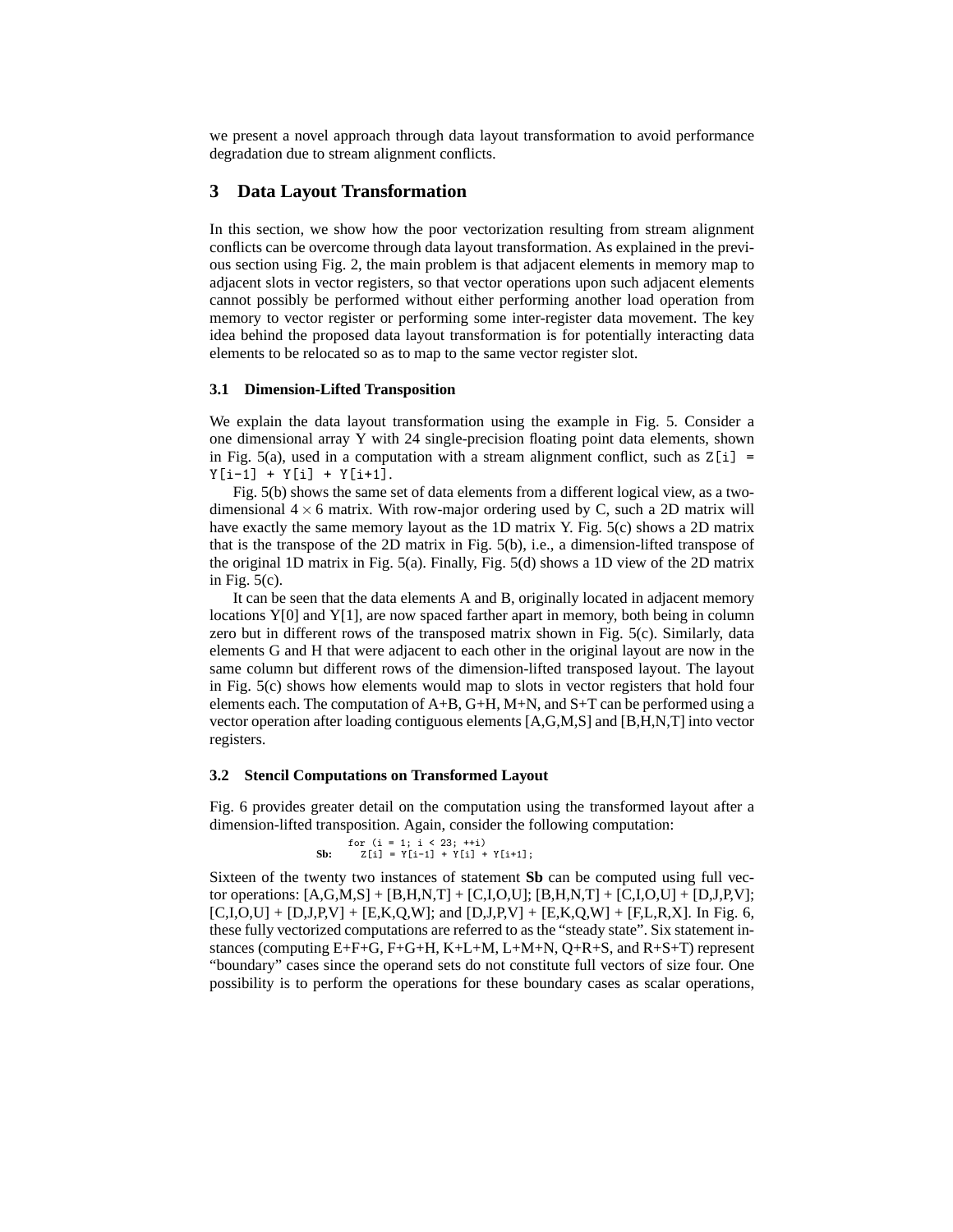

**(d) Transformed Layout**

**Fig. 5.** Data layout transformation for SIMD vector length of 4



**Fig. 6.** Illustration of steady state and boundary computation

however, it is possible to use masked vector operations to perform them more efficiently. Fig. 6 illustrates the boundary cases corresponding to elements at the top and bottom rows in the transposed layout.

At the top boundary, a "ghost cell" is created by performing a right-shift to the bottom row vector [F,L,R,X] by one position to align [X,F,L,R] above [A,G,M,S]. The vector operation  $[X, F, L, R] + [A, G, M, S] + [B, H, N, T]$  is then performed and a masked write is performed so that only the last three components of the result vector get written. The bottom boundary is handled similarly, as illustrated in Fig. 6.

Higher order stencils simply result in a larger boundary area. Further, the dimensionlifted transpose layout transformation can be applied in the same manner for multidimensional arrays, as illustrated in Fig. 7. The fastest varying dimension (rightmost dimension for C arrays) of a multi-dimensional array is subjected to dimension-lifting and transposition (with padding if the size of that dimension is not a perfect multiple of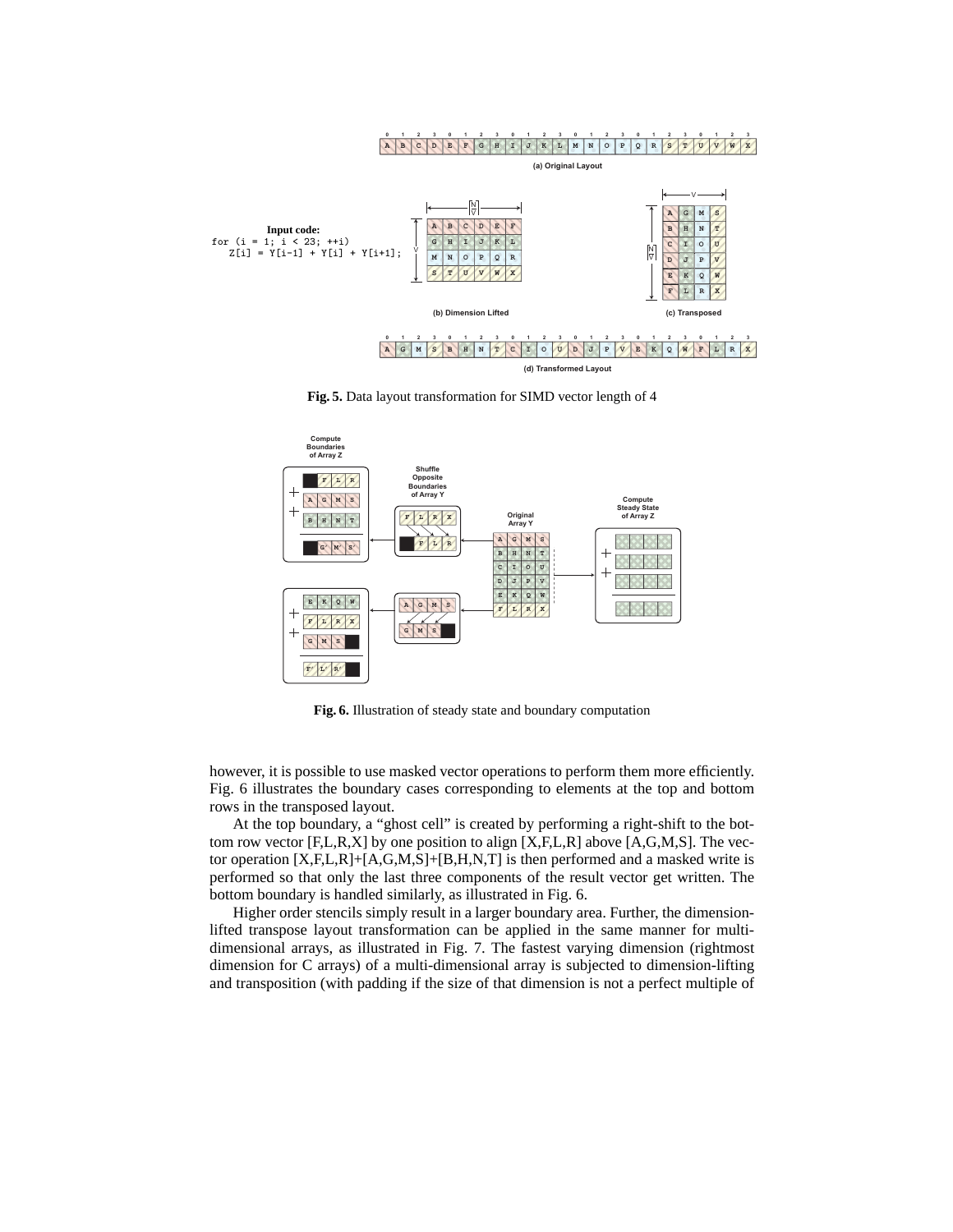

**Fig. 7.** Illustration for 2D 5-point stencil

vector length). Fig. 7 highlights a set of array locations accessed by a 2D 5-point stencil computation on a four wide vector architecture.

In the following section, we present a compiler framework to automatically detect where dimension lifting can be used to overcome the performance loss due to stream alignment conflicts.

# **4 Framework for Stream Alignment Conflict Detection**

Stream alignment conflicts often occur when vectorizing stencil computations, as shown in the examples of Section 2. Our goal in this section is to develop compiler algorithms for detecting stream alignment conflicts. Note that stream alignment conflict is not limited to stencil computations; therefore, dimension-lifted transposition is useful for a more general class of programs. In this paper, we limit the discussion to vectorizable innermost loops. We assume that high-level transformations to expose parallel innermost loops that are good vectorization candidates have already been applied to the code [1]. The first task is to collect all vectorizable innermost loops. Some conditions must hold for our analysis to be performed: (1) all memory references are either scalars or accesses to (multidimensional) arrays; (2) all dependences have been identified; and (3) the innermost loop variable has a unit increment. Note that our framework handles unrolled loops as well; for ease of presentation, we will assume a non-unrolled representation of unrolled loops.

## **4.1 Program Representation**

We first define our representation of candidate loops to be analyzed. The objective is to detect (a) if a loop is vectorizable, and (b) if it has a stream alignment conflict that can be resolved using dimension-lifted transposition of accessed arrays. We operate on an abstract program representation that is independent of the programming language and analyze the memory references of candidate innermost loops.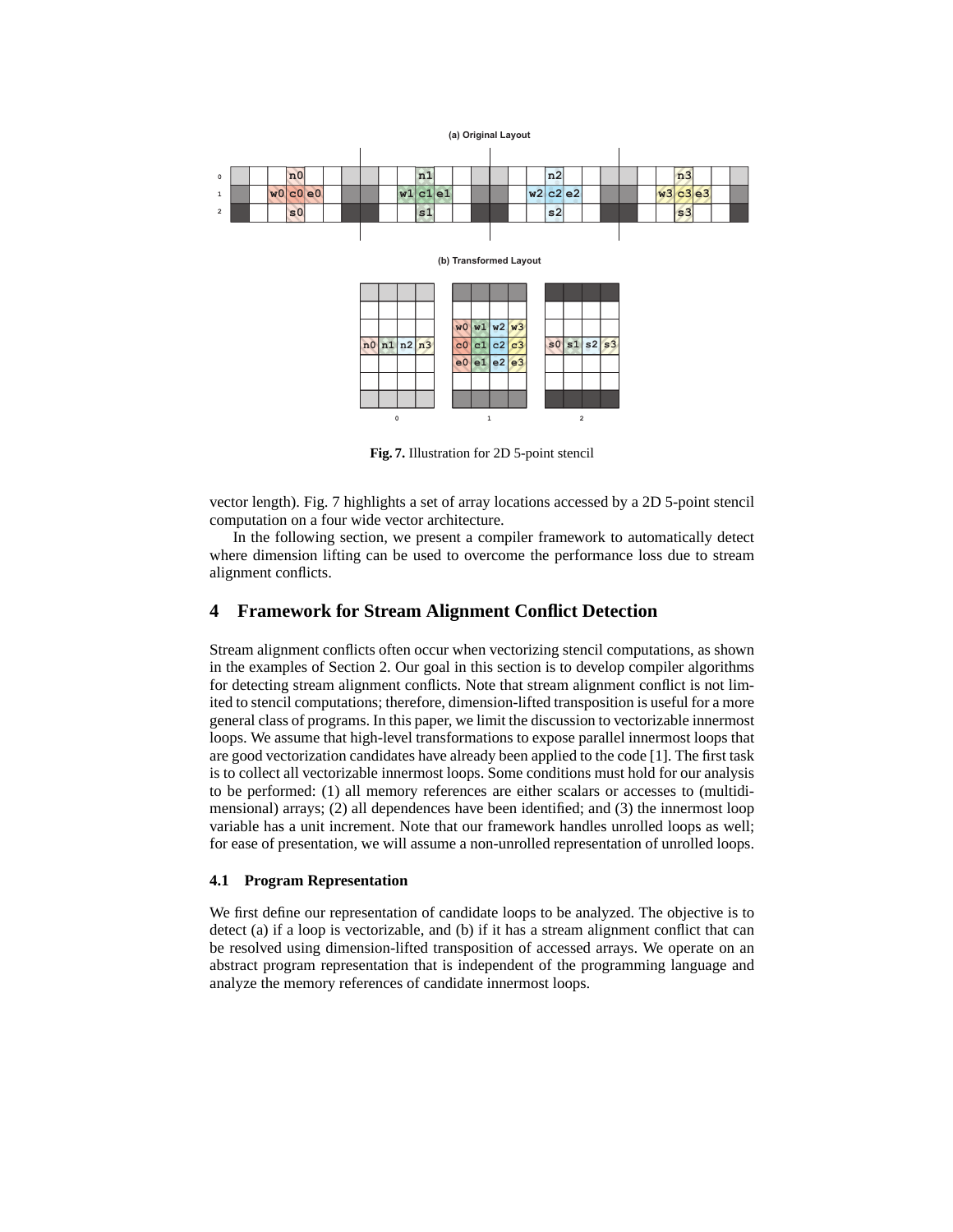*Innermost loops* Innermost loops are the only candidates we consider for vectorization after dimension-lifted transposition of arrays. As stated earlier, we assume that such loops have a single induction variable that is incremented by one in each iteration of the loop. This is required to ensure the correctness of the analysis we use to characterize the data elements accessed by an innermost loop. We also require the innermost loops to have a single entry and exit point, so that we can precisely determine where to insert the data layout transformation (i.e., dimension-lifted transposition) code.

*Memory references* A loop contains a collection of memory references. All data elements accessed by any given iteration of the loop must be statically characterized by an access function *f* of the enclosing loop indices and other parameters. For a given execution of the loop whose iterator is i, all function parameters beside i must be constant. *f* can be multidimensional for the case of an array reference, with one dimension in *f* for each dimension of the array. For instance, for the reference  $B[i]$  [alpha+M\*j] with innermost loop iterator *j*, the access function is  $f_B(j) = (i, a1pha + M, j)$ .

## **4.2 Candidate Vector Loops**

Dimension-lifted transposition may be useful only for arrays referenced in vectorizable loops. We now provide a simple compiler test to determine which inner loops are candidates for vectorization, based on data dependence analysis of the program. Specifically, we require a candidate innermost loop to meet the following constraints<sup>1</sup>: (1) the loop does not have any loop-carried dependence; and (2) two consecutive iterations of the loop access either the same memory location or two locations that are contiguous in memory, i.e., the loop has either stride-zero or stride-one accesses.

**Loop-carried dependences** To determine if a loop is parallel, we rely on the standard concept of dependence distance vectors [19]. There is a dependence between two iterations of a loop if they both access the same memory location and one of these accesses is a write. If there is no loop-carried dependence, then the loop is parallel.

We now define the concept of a *array-distance vector* between two references, restricted to the inner loop (all other variables are assumed constant).

**Definition 1 (Array-Distance Vector between two references).** *Consider two access functions*  $f_A^1$  and  $f_A^2$  to the same array A of dimension n. Let *i* and *i*<sup> $\prime$ </sup> be two iterations *of the innermost loop. The array-distance vector is defined as the n-dimensional vector*  $\delta(t, t')_{f_A^1, f_A^2} = f_A^1(t) - f_A^2(t').$ 

Let us illustrate Definition 1 with two references A[i][j] and A[i-1][j+1], enclosed by loop indices *i* and *j* with *j* as the innermost loop iterator. We have  $f_A^1(j) = (i, j)$ and  $f_A^2(j) = (i - 1, j + 1)$ . The array-distance vector is

$$
\delta(j, j\prime)_{f_A^1, f_A^2} = (1, j - j\prime - 1)
$$

A necessary condition for the existence of a dependence carried by the innermost loop is stated below.

**Definition 2 (Loop-carried dependence).** *There exists a dependence carried by the innermost loop between two references*  $f_A^1$  and  $f_A^2$ , at least one of which is a write to *memory, if there exists*  $\iota \neq \iota$ *<sup><i>t*</sup> such that  $\delta(\iota, \iota')_{f_A^1, f_A^2} = 0$ .

<sup>&</sup>lt;sup>1</sup> The case of vectorizing reductions is not addressed here.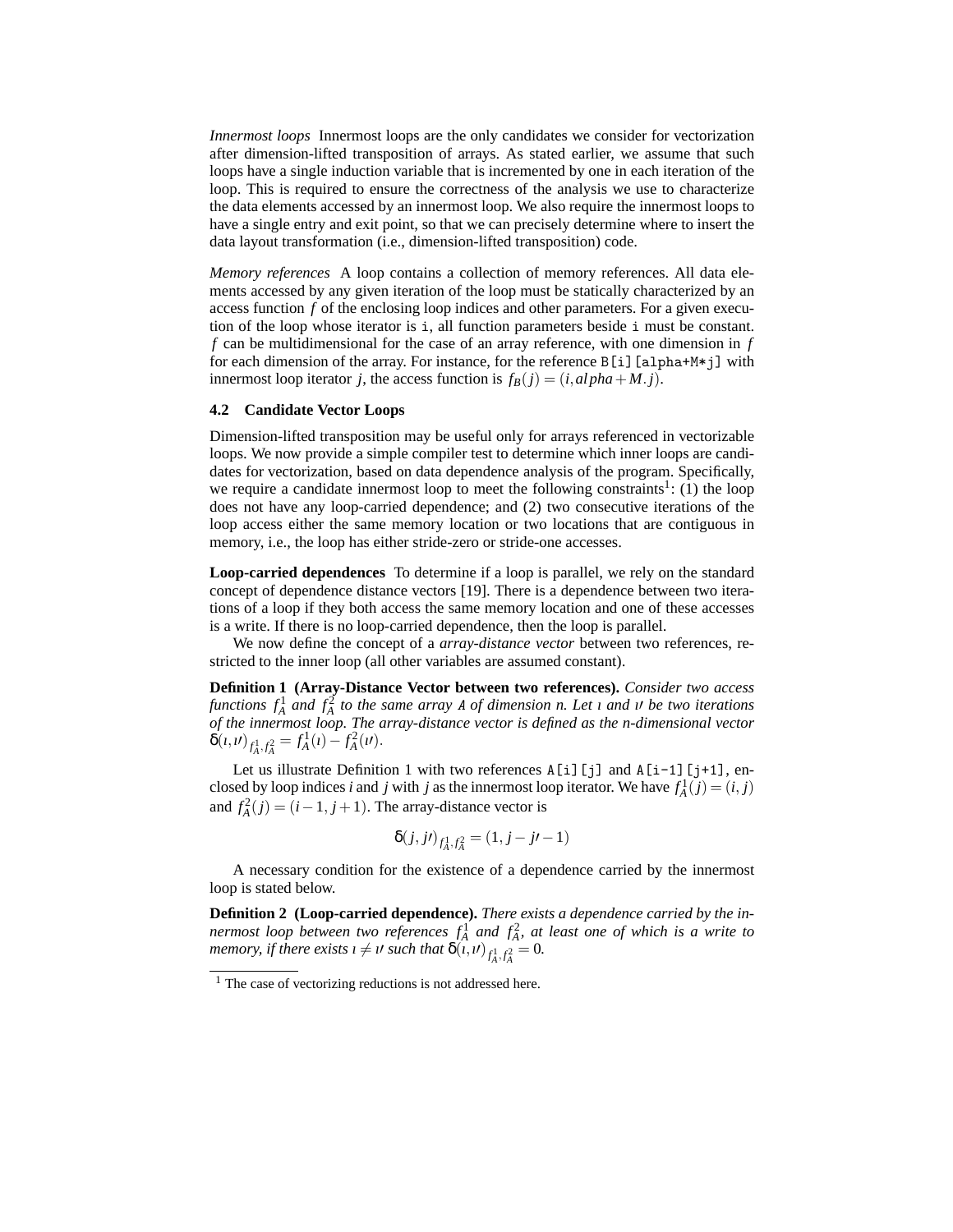Note that  $\delta(t, t)$   $f_A^1, f_A^2$  requires the values of loop iterators other than the innermost loop to be fixed. Also, when  $\delta(t, t')_{f_A^1, f_A^2}$ , the difference between the access functions, still contains symbols beyond the inner-loop iterator (e.g.,  $\delta(t, t')$   $f_A^1, f_A^2 = (k, \frac{aI}{bA})$ ) we conservatively assume a loop-carried dependence unless the value of the symbols can be determined statically.

**Stride-one memory accesses** The second condition for a loop to be a SIMD-vectorization candidate is that all memory accesses are such that two consecutive iterations access either consecutive memory locations or an identical location, for all iterations of the innermost loop.

To test for this property, we operate individually on each access function. Memory references that always refer to the same location for all values of the innermost loop are discarded: they are the equivalent to referencing a scalar variable. For each of the remaining references, we form the array-distance vector between two consecutive iterations, and ensure the distance between the two locations is equal to 1. For the case of multidimensional arrays, for the distance in memory to be 1, the array-distance vector must have a zero value in all but the last dimension where it must be one. This is formalized as follows:

**Definition 3 (Stride-one memory access for an access function).** *Consider an access function f<sub>A</sub> surrounded by an innermost loop. It has stride-one access if*  $\forall$ *i*,  $\delta$ (*i*,*i* +  $1)_{f_A, f_A} = (0, \ldots, 0, 1).$ 

For example, consider A[i][j] surrounded by the innermost *j* loop.  $f_A = (i, j)$  and  $\delta(j, j+1)_{f_A, f_A} = (0, 1)$ . Hence the *j* loop has stride-one access for  $f_A$  as above. Let us suppose that for the same  $f_A$ , loop  $i$  is the innermost loop; in this case, we would have  $\delta(i, i+1)_{f_A, f_A} = (1,0)$  which does not satisfy the condition in Definition 3. Therefore loop *i* does not have stride-one access with respect to *fA*.

#### **4.3 Detection of Stream Alignment Conflict**

A stream alignment conflict occurs when a given memory location is required to be mapped to two different vector slots. So, it follows that if a memory element is not used twice or more during the execution of the innermost loop, then a stream alignment conflict cannot occur. If some memory element is reused, one of two cases apply: either the element is reused only during the same iteration of the innermost loop, or it is used by another iteration of the innermost loop. Stream alignment conflict can occur only for the latter; if the element is reused during the same iteration, it is mapped to the same vector slot and there is no stream alignment conflict.

**Cross-iteration reuse due to distinct references** Our principle to detect if a given memory location is being referenced by two different iterations follows the concept of loop-carried dependence, but we extend now to *all pairs* of references and not limit to those containing a write operation.

For a given innermost loop, we thus compute the array-distance vector for all pairs of distinct references  $f^1$  and  $f^2$  to the same array, and see if there exists two distinct iterations such that

$$
\delta(\iota,\iota\prime)_{f^1,f^2}=0
$$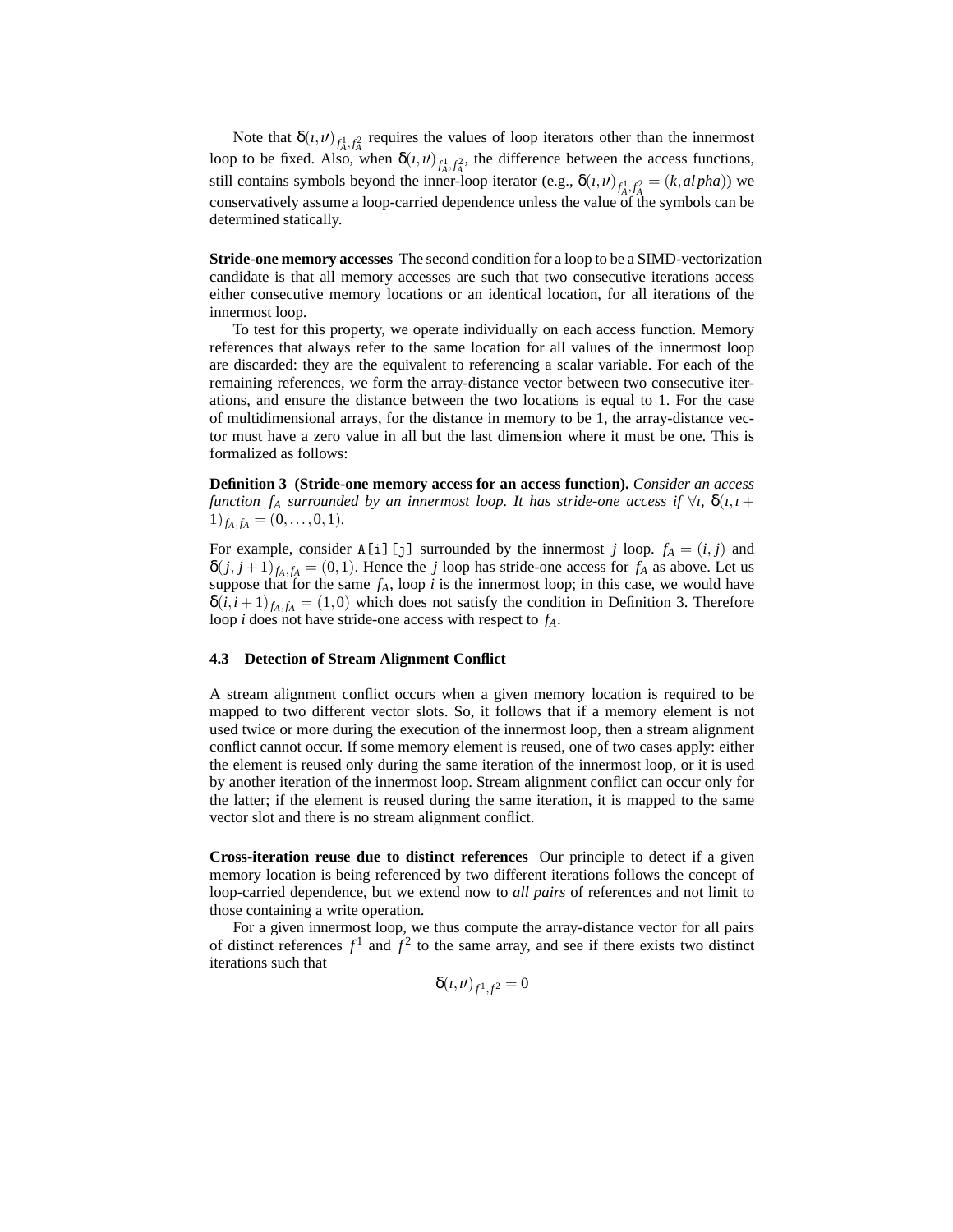Consider the example of Figure 8(a). For the case of  $f_B^1 = (i, j + 1)$  and  $f_B^2 = (i, j)$ , we can determine if there is cross-iteration reuse by forming the constraint  $\delta(j, j')_{f_B^1, f_B^2} =$  $(0, j + 1 - j)$  and solving the system of constraints

$$
S: \begin{cases} j \neq j' \\ 0 = 0 \\ j + 1 - j' = 0 \end{cases}
$$

Since *S* has a solution, there is cross-iteration reuse in the innermost loop. Technically, the presence of a solution to  $\mathcal S$  is only a necessary condition for cross-iteration reuse. Some cases of cross-iteration reuse may not be detected, typically when distinct variables used in the access functions have the same value at runtime: the *evaluation* of the expression of  $\delta$  may be 0, but simply doing the difference of the symbols may not give 0. Addressing this issue requires classical data-flow analysis problem for arrays [19] and can be solved with a more complete analysis and under stronger assumptions on the form of the input code. In our framework, the only consequence of not detecting dynamic cross-iteration reuse is that we may not have applied dimension-lifted transposition at places where it could have been useful. Our analysis is conservative in that sense but it requires only minimal assumptions on the input code.



**Fig. 8.** Code examples

**Stream offset** The presence of a cross-iteration reuse does not necessarily imply the presence of a stream alignment conflict. In particular, all cases where cross-iteration reuse can be removed by iteration shifting (that is, a simple offset of the stream) do not correspond to a stream alignment conflict. Thus, in order to detect only the set of arrays to be dimension-lifted and transposed, we need to prune the set of references which do not generate a stream alignment conflict from the set of all references with cross-iteration reuse. .

Consider the example of Figure 8(b) that has cross-iteration reuse. It is possible to modify the innermost loop such that the reuse disappears via *iteration shifting* [19]. Shifting is the iteration space transformation view of manipulating the stream offset, as it influences which specific *instance* of the statements are being executed under the same iteration of loop *j*. Consider shifting the second statement by 1, the transformed code is shown in Figure 8(c).

**Definition 4 (Stream offset via shifting).** *Consider two statements R and S. Changing the stream offset is performed by shifting the iterations of R with respect to the iterations of S by a constant, scalar factor* σ*R. All streams used by R have the same offset* σ*R.*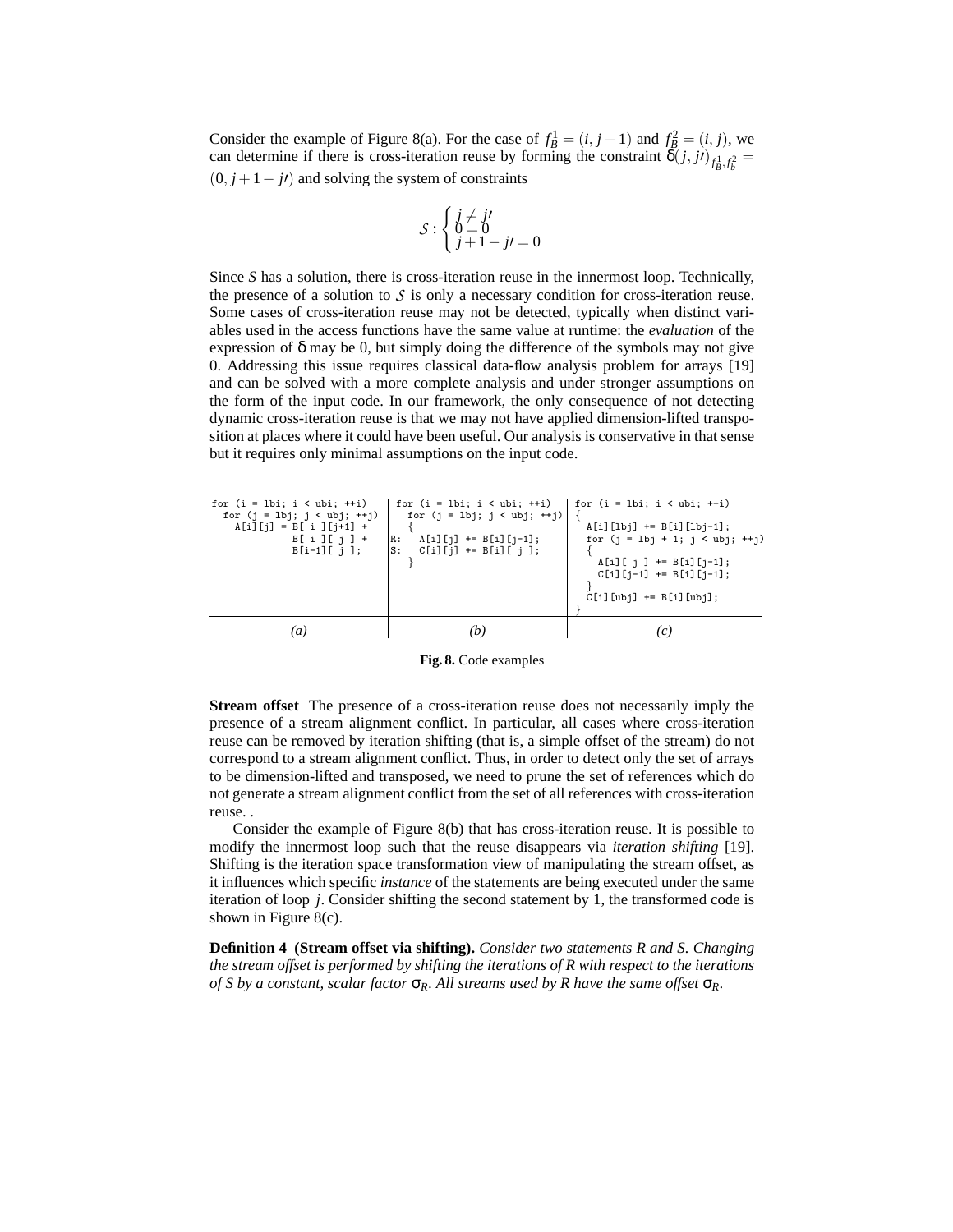There are two important properties of shifting for stream offset. First, as shown above, shifting can make cross-iteration reuse disappear in some cases. It can also introduce new cross-iteration reuse by assigning different offsets to streams associated with the same array.

Second, shifting is not always a legal reordering transformation. It may reorder the statements inside the loop, and change the semantics. This translates to a strong condition on the legality of iteration shifting.

**Definition 5 (Legality of iteration shifting).** *Consider a pair of statements R and S such that they are surrounded by a common vectorizable innermost loop. Let*  $\sigma_R$  *be (resp.* σ*S) the shift factor used to offset the streams of R (resp. S). If there is a dependence between R and S, then to preserve the semantics it is sufficient to set*  $\sigma_R = \sigma_S$ *.* 

To determine if iteration shifting can remove cross-iteration reuse, we first observe that it changes the access functions of a statement *R* by substituting *j* with  $j - \sigma_R$ , given *j* as the innermost loop iterator. The variable *j* can be used only in the last dimension of the access function, since the loop is vectorizable with stride-one access. We then formulate a problem similar to that of cross-iteration reuse analysis, with the important difference being that we seek values of  $\sigma$  that make the problem infeasible; indeed if the problem has no solution, then there is no cross-iteration reuse. We also restrict it to the pairs of references such that all but the last dimension of the access functions are equal, as all cases of reuse require this property. To ease the solution process, we thus reformulate it into a feasibility problem by looking for a solution where  $i = i$  that is independent of the value of *ı*.

Returning to the example in Figure 8(b), we have for B,  $f_B^1(j) = (i, j - 1)$  and  $f_B^2(j) =$  $(i, j)$ . We first integrate the offset factors  $\sigma$  into the access function. As the two statements are not dependent, we have one factor per statement that can be independently computed. The access functions to consider are now  $f_B^1(j) = (i, j - \sigma_R - 1)$  and  $f_B^2(j) = (i, j - \sigma_S)$ . We consider the problem

$$
\mathcal{T}: \left\{ \begin{array}{l} j=j\prime \\ j-\sigma_R-1-j\prime+\sigma_S=0 \end{array} \right.
$$

If  $T$  has a solution for all values of  $j$ , that is, a solution independent of  $j$  then there is no cross-iteration reuse. For *T*,  $\sigma_R = 0$  and  $\sigma_S = 1$  is a valid solution and this iteration shifting removes all cross-iteration reuse.

In order to find a valid solution for the whole inner-loop, it is necessary to combine all reuse equalities in a single problem: the  $\sigma$  variables are shared for multiple references and must have a unique value. Hence, for code in Figure 8(a), the full system to solve integrates  $\delta(j, j')_{f_A^1, f_A^2}$ , is augmented with  $\sigma_R$  and  $\sigma_S$ , and is shown below.

$$
\mathcal{T}: \begin{cases} j=j\prime \\ j-\sigma_R-1-j\prime+\sigma_S=0 \\ j-\sigma_R-j\prime-\sigma_S=0 \end{cases}
$$
 Conditions for B  
Conditions for A

*T* has no solution, showing that there is no possible iteration shifting that can remove all cross-iteration reuse in Figure 8(a). Dimension-lifted transposition is thus required.

**Putting it all together** We now address the general problem of determining if a given innermost loop suffers from a stream alignment conflict that can be solved via dimensionlifted transposition. That is, we look for cross-iteration reuse that cannot be eliminated via iteration shifting.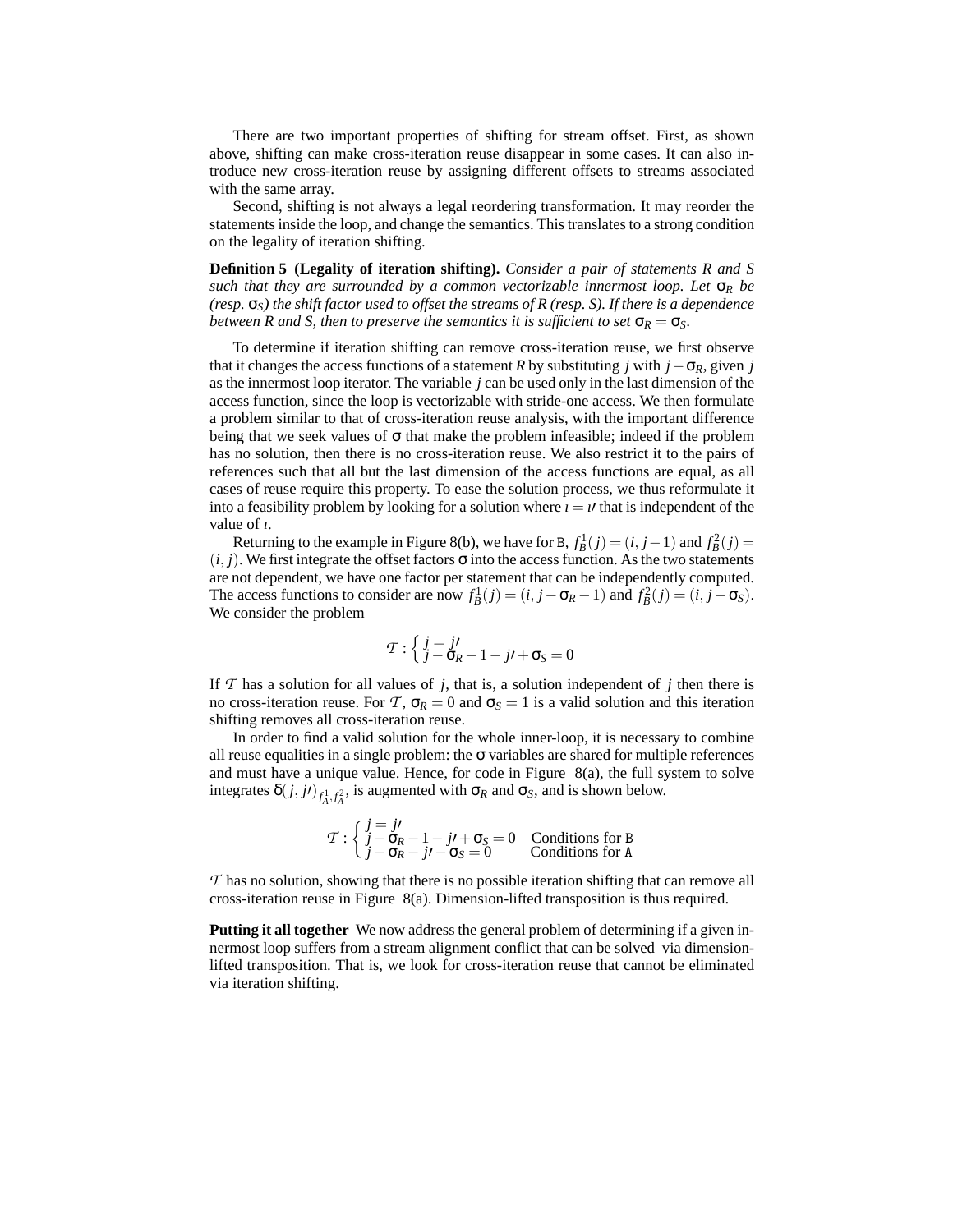First, let us step back and precisely define in which cases dimension-lifted transposition can be used to solve a stream alignment conflict. Dimension-lifted transposition in essence spreads out the memory locations of references involved in a stream alignment conflict. In order to ensure there is no conflict remaining, one must precisely know, at compile-time, the distance in memory required to separate all elements. This distance must be a constant along the execution of the innermost loop. This translates to an additional constraint on the cross-iteration reuse that is responsible for the stream alignment conflict: the reuse distance must be a constant. We define the scope of applicability of dimension-lifted transposition as follows.

**Definition 6 (Applicability of dimension-lifted transposition).** *Consider a collection of statements surrounded by a common vectorizable inner loop. If there exists crossiteration reuse of a constant distance that cannot be eliminated by iteration shifting, then the stream alignment conflict can be solved with dimension-lifted transposition.*

If an array accessed in a candidate vector inner loop is dimension-lifted-and-transposed, all arrays in the inner loop are also dimension-lifted-and-transposed. The data layout transformation implies significant changes in the loop control and in the order the data elements are being accessed. All arrays must be dimension-lifted unless some computations simply could not be vectorized anymore. We present in Figure 9 a complete algorithm to detect which arrays are to be transformed by dimension-lifted transposition in a program.

```
Input P: input program
Output Arrays: the set of arrays to be dimension-lifted
L ← 0/
forall innermost loops l in P do
   forall arrays A referenced in l do
       /* Check loop-carried dependence */
       {\bf f} orall write references f_A^{\rm I} to A {\bf d}forall references f_A^2 to A do<br>
S \leftarrow \{ \exists (t, u), \delta(t, u)_{f_A^1, f_A^2} = 0 \}if S \neq \emptyset then goto next loop l
       /* Check stride-one */
      forall references fA to A do
           S \leftarrow \{ \forall i, \delta(i, i + 1)_{f_A, f_A} = (0, ..., 0, 1) \}<br>
if S = \emptyset then goto next loop l
       /* Check scalar reuse distance */
       forall pairs of references f_A^1, f_A^2 to A do<br>
S \leftarrow \{\exists (l, l') \delta(l, l')_{f_A^1, f_A^2} = 0 \}\begin{array}{rcl} \textbf{if} \enspace \mathcal{S} \enspace \neq \enspace \emptyset \enspace \textbf{then} \end{array}S \leftarrow \{ \alpha \in \mathbb{Z}, \delta(t, t)_{f_A^1, f_A^2} = (0, ..., 0, \alpha) \}if S = \emptyset then goto next loop l
   L ← L ∪ l
forall l ∈ L do
   /* Check conflict after iteration shifting */
   \mathcal{T} \gets \mathtt{createIterationShiftingProblem} (l)if T = 0 then
      Arrays(l) \leftarrow \text{all arrays in } l
```
**Fig. 9.** Algorithm to detect arrays to be dimension-lifted-and-transposed

Procedure createIterationShiftingProblem creates a system of equalities that integrates the shift factors  $\sigma$  as shown in Section 4.3. If this system has no solution, then at least one cross-iteration reuse remains even after iteration shifting. Since we have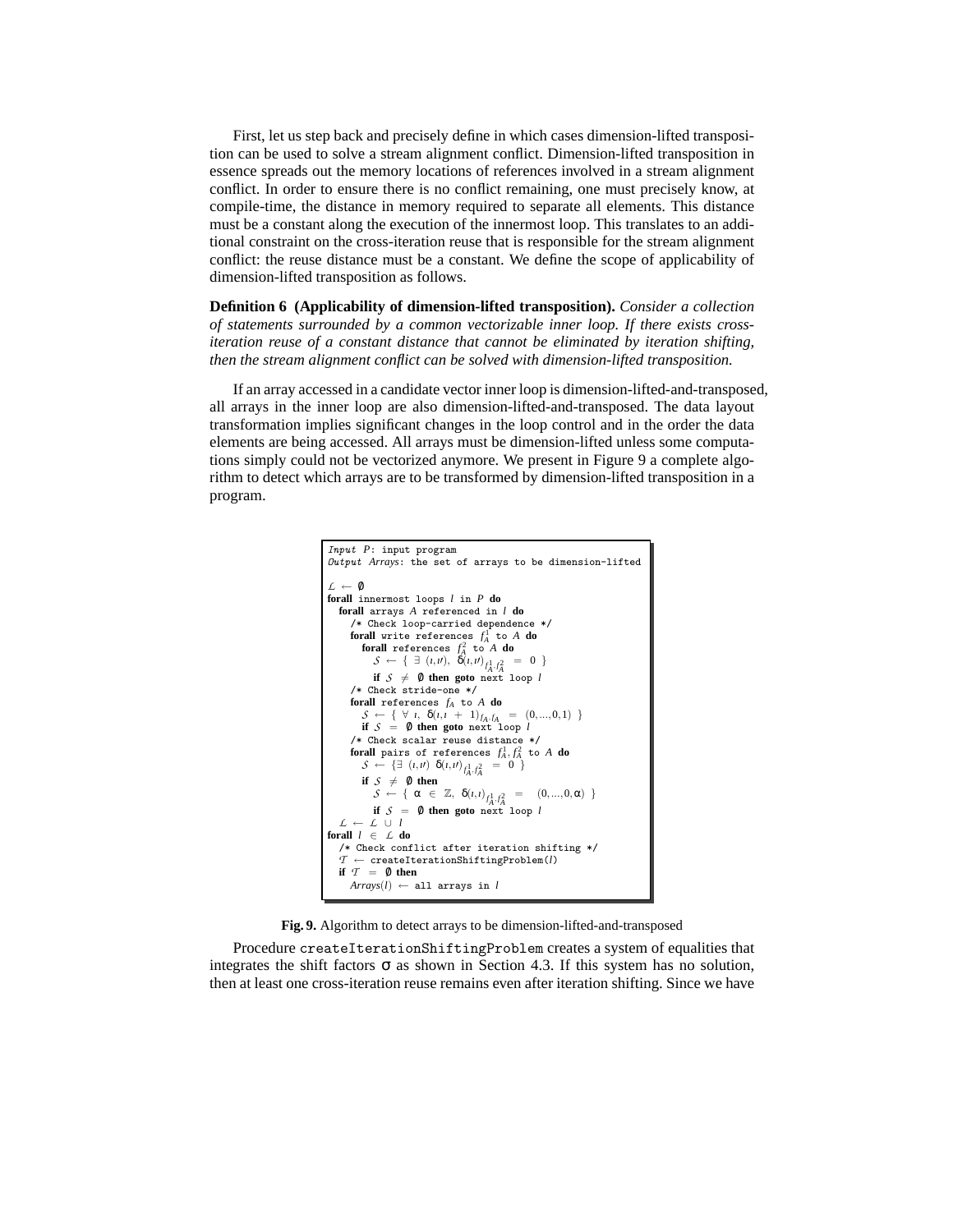prevented the cases where the reuse is not a scalar constant, then the conflict can be solved with dimension lifting. We thus place all arrays of the loop into the list of arrays to be dimension-lifted-and-transposed.

While solving  $\mathcal T$ , we compute values for  $\sigma$  to remove cross-iteration reuse. When it is not possible to remove all conflicts with iteration shifting, we compute values for  $\sigma$ that minimizes the distance between two iterations reusing the same element. The largest among all reuse distances in the iteration-shifted program is kept and used during code generation to determine the boundary conditions.

# **5 Experimental Evaluation**

The effectiveness of the dimension-lifting transformation was experimentally evaluated on several hardware platforms using stencil kernels from a variety of application domains. First, we describe the hardware and compiler infrastructure used for experiments. Next, the stencil kernels used in the experiments are described. Finally, experimental results are presented and analyzed.

## **5.1 Hardware**

We performed experiments on three hardware platforms: AMD Phenom 9850BE, Intel Core 2 Quad Q6600, and Intel Core i7-920. Although all are x86 architectures, as explained below, there are significant differences in performance characteristics for execution of various vector movement and reordering instructions.

**Phenom 9850BE** The AMD Phenom 9850BE (*K10h* microarchitecture) is an x86-64 chip clocked at 2.5 GHz. It uses a 128b FP add and 128b FP multiply SIMD units to execute a maximum of 8 single precision FP ops per cycle (20 Gflop/s). The same SIMD units are also used for double precision operations, giving a peak throughput of 10 Gflop/s. Unaligned loads are penalized on this architecture, resulting in half the throughput of aligned loads and an extra cycle of latency. The SSE shuffle instruction shufps is used by ICC for single precision inter- and intra-register movement. Double precision stream alignment conflicts are resolved by ICC generating consecutive movsd and movhpd SSE instructions to load the low and high elements of a vector register.

**Core 2 Quad Q6600** The Intel Core 2 Quad Q6600 (*Kentsfield* microarchitecture) is an x86-64 chip running at 2.4 GHz. Like the Phenom, it can issue instructions to two 128 bit add and multiply SIMD units per cycle to compute at a maximum rate of 19.2 single precision GFlop/s (9.6 double precision Gflop/s). The movups and movupd unaligned load instructions are heavily penalized on this architecture. Aligned load throughput is 1 load/cycle. Unaligned load throughput drops to 5% of peak when the load splits a cache line and 50% of peak in all other cases. ICC generates the palignr SSSE3 instruction for single precision inter- and intra-register movement on Core 2 Quad. Double precision shifts are accomplished with consecutive movsd-movhpd sequences as previously described.

**Core i7-920** The Intel Core i7-920 (*Nehalem* microarchitecture) is an x86-64 chip running at 2.66 GHz. SIMD execution units are configured in the same manner as the previously described x86-64 processors, leading to peak FP throughput of 21.28 single precision GFlop/s and 10.64 double precision Gflop/s. Unaligned loads on this processor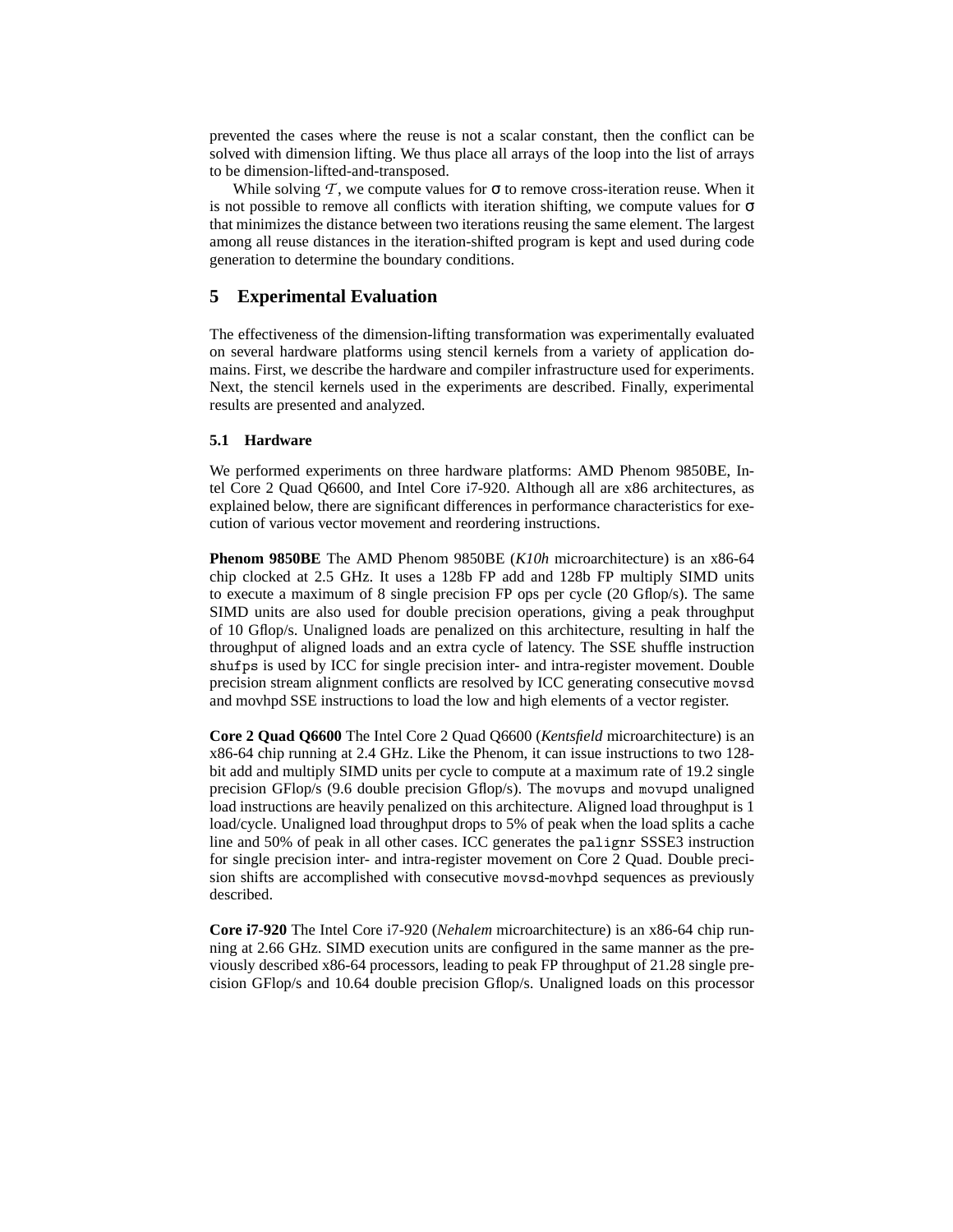are very efficient. Throughput is equal to that of aligned loads at 1 load/cycle in all cases except cache line splits, where it drops to 1 load per 4.5 cycles. Single precision code generated by ICC auto-vectorization uses unaligned loads exclusively to resolve stream alignment conflicts. Double precision code contains a combination of consecutive movsd-movhd sequences and unaligned loads.

## **5.2 Stencil Codes**

We evaluated the use of the dimension-lifting layout transformation on seven stencil benchmarks, briefly described below.

**Jacobi 1/2/3D** The Jacobi stencil is a symmetric stencil that occurs frequently both in image processing applications as well as with explicit time-stepping schemes in PDE solvers. We experimented with one-dimensional, 2D, and 3D variants of the Jacobi stencil, and used the same weight for all neighbor points on the stencil and the central point.

In the table of performance data below, the 1D Jacobi variant is referred as J-1D. For the 2D Jacobi stencil, both a five point "star" stencil (J-2D-5pt) and 9 point "box"(J-2D-9pt) stencil were evaluated A seven point "star" stencil (J-3D-9pt) was used to evaluate performance of Jacobi 3D code.

**Heattut 3D** This is a kernel from the Berkeley stencil probe and is based on a discretization of the heat equation PDE.[17].

**FDTD 2D** This kernel is the core computation in the widely used Finite Difference Time Domain method in Computational Electromagnetics [34]

**Rician Denoise 2D** This application performs noise removal from MRI images and involves an iterative loop that performs a sequence of stencil operations.

*Problem Sizes* We assume the original program is tiled such that the footprint of a tile does not exceed the L1 cache size, thus all arrays are sized to fit in the L1 data cache. As is common for stencil codes, for each of the benchmarks, there is an outer loop around the stencil loops, so that any one-time layout transformation cost to copy from an original standard array representation to the transformed representation involves a negligible overhead.

*Code versions* For each code, three versions were tested:

- **–** Reference, compiler auto-vectorized
- **–** Layout transformed, compiler auto-vectorized
- **–** Layout transformed, explicitly vectorized with intrinsics

**Vector intrinsic code generation** Vector intrinsic code generation is based on the process shown in Figure 6. An outline of the steps in code generation is provided next.

*Convert stencil statement(s) into intrinsic equivalents* We convert C statements into vector intrinsic equivalents. For example, consider the following 3 point 1D Jacobi statement:

 $a[i] = b[i-1] + b[i] + b[i+1];$ This statement can be expressed in SSE intrinsics:  $adlt[i] = mm\_add_ps(mm\_add_ps(bdlt[i-1],bdlt[i]), bdlt[i+1]);$ Note that dlt suffixed arrays have been layout transformed.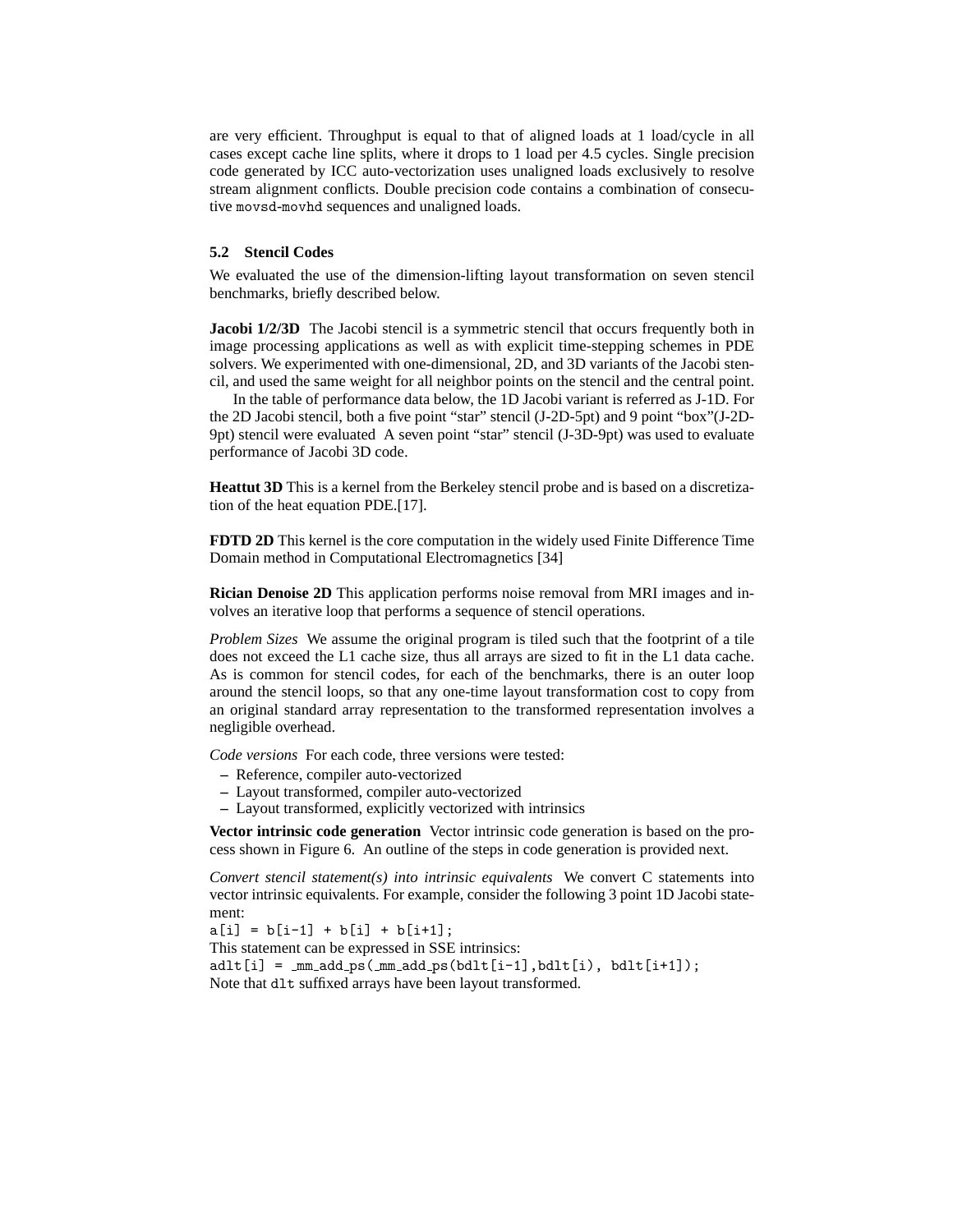*Generate boundary code* The reuse distance information obtained with the framework of Section 4 above is used to generate boundary code from the intrinsic statements. This code contains the appropriate shifts and masked stores required to maintain program correctness.

*Generate intrinsic steady state code* Again, reuse distance information is used to generate a vector intrinsic inner loop. This loop, along with boundary code, replaces the original inner loop. Finally, well-known loop unrolling and register blocking optimizations are performed. It is interesting to note that unrolling the vanilla C versions of the codes did not improve performance (in many cases impacted performance negatively), while unrolled versions of the vector intrinsic code resulted in performance improvement.

## **5.3 Results**

Absolute performance and relative improvement for single and double precision experiments across all platforms and codes are given in Figure 10. Intel C Compiler icc v11.1 with the '-fast' option was used for all machines.Vectorization pragmas were added to the inner loops of reference and layout transformed codes to force ICC autovectorization.

|             |             | Phenom |                                           |              | Core <sub>2</sub> Quad         |      |                                                                   |      | Core i7                                                                                    |             |                       |              |                                   |
|-------------|-------------|--------|-------------------------------------------|--------------|--------------------------------|------|-------------------------------------------------------------------|------|--------------------------------------------------------------------------------------------|-------------|-----------------------|--------------|-----------------------------------|
|             |             |        | SP<br>DP.                                 |              | SP                             |      | DΡ                                                                |      | SP                                                                                         |             | DΡ                    |              |                                   |
|             |             | GF/sl  | lmp.                                      | GF/s         | lmp.                           | GF/s | lmp.                                                              |      | $GF/s$ $Imp.$                                                                              | $GF/s$ Imp. |                       | GF/s         | lmp.                              |
|             | Ref.        | 4.27   | $1.00\times$                              | 3.08         | $1.00\times$                   | 3.71 | $1.00\times$                                                      |      | 2.46 $ 1.00 \times 8.67 1.00 \times$                                                       |             |                       | 3.86         | $1.00\times$                      |
| $J-1D$      | DLT<br>DLTi |        | 7.68 $ 1.80\times $<br>$11.38 2.67\times$ | 3.79<br>5.71 | $1.23\times$                   |      | 9.42 $ 2.54 \times $<br>$1.85 \times 13.95  3.76 \times$          | 7.01 | 2.83 $ 1.15\times 10.55 1.22\times $<br>$ 2.85\times 15.35 1.77\times $                    |             |                       | 4.01<br>7.57 | $1.04\times$<br>$1.96\times$      |
|             |             |        |                                           |              |                                |      |                                                                   |      |                                                                                            |             |                       |              |                                   |
| $J-2D-5pt$  | Ref.<br>DLT | 6.96   | $1.00\times$<br>9.00 $1.29\times$         | 2.71         | $1.00\times$                   |      | 3.33 $11.00\times$<br>$3.75$  1.38 $\times$   8.86  2.66 $\times$ |      | $2.94$ 1.00 $\times$ 1 8.98 11.00 $\times$ 1<br>$4.58$  1.56 $\times$  10.20 1.14 $\times$ |             |                       | 4.54         | $1.00\times$<br>5.18 $1.14\times$ |
|             | DI Ti       | 11.31  | $1.63\times$                              | 5.67         |                                |      | $2.09\times 11.58$ 3.48 $\times$                                  |      | $5.85$  1.99 $\times$  13.12 1.46 $\times$                                                 |             |                       | 6.58         | $1.45\times$                      |
|             | Ref.        | 4.48   | $1.00\times$                              | 3.21         | $1.00\times$                   | 4.21 | $1.00\times$                                                      | 2.72 | $1.00\times$                                                                               |             | $8.30$ 11.00 $\times$ | 4.11         | $1.00\times$                      |
| $J-2D-9pt$  | DLT         | 7.71   | $1.72\times$                              | 3.81         |                                |      | $1.18\times18.04$ $1.91\times1$                                   |      | $4.08$  1.50 $\times$  10.23 1.23 $\times$                                                 |             |                       | 5.23         | $1.27\times$                      |
|             | DLTil       |        | $12.26 2.74\times$                        | 6.11         |                                |      | $ 1.90\times 12.01 2.85\times $                                   | 6.03 | $ 2.22 \times  13.62 1.64 \times  $                                                        |             |                       | 6.80         | $1.65\times$                      |
|             | Ref.        | 6.01   | $1.00\times$                              | 2.90         | $1.00\times$                   | 6.07 | $1.00\times$                                                      | 3.04 | $1.00\times$                                                                               | 9.04        | $1.00\times$          | 4.64         | $1.00\times$                      |
| $J-3D$      | DLT.        |        | 6.84 $ 1.14 \times$                       | 3.73         |                                |      | $ 1.29\times $ 8.07 $ 1.33\times $                                |      | 4.25 $ 1.40\times $                                                                        |             | 9.46 $ 1.05 \times $  | 5.02         | $1.08\times$                      |
|             | DLTil       |        | $10.0811.68\times$                        | 5.36         | $ 1.85\times 10.36 1.71\times$ |      |                                                                   | 5.31 | $ 1.75\times 12.02 1.33\times $                                                            |             |                       | 6.04         | $1.30\times$                      |
|             | Ref.        | 6.06   | $1.00\times$                              | 3.02         | $1.00\times$                   | 6.64 | $1.00\times$                                                      | 3.29 | $1.00\times$                                                                               | 8.75        | $1.00\times$          | 4.55         | $1.00\times$                      |
| Heatttut-3D | <b>DLT</b>  | 7.12   | $1.18\times$                              | 3.36         | $1.11\times$                   | 8.71 | $ 1.31 \times $                                                   |      | 4.45 $ 1.35 \times $                                                                       |             | $9.99$  1.14 $\times$ | 4.91         | $1.08\times$                      |
|             | DLTi        | 9.59   | $1.58\times$                              | 5.12         | $1.70\times$                   | 8.86 | $ 1.33\times $                                                    |      | $4.45$  1.35 $\times$  11.99 1.37 $\times$                                                 |             |                       | 6.05         | $1.33\times$                      |
| FDTD-2D     | Ref.        | 5.86   | $1.00\times$                              |              | 3.26 $ 1.00\times $            | 6.42 | $1.00\times$                                                      |      | 3.35 $11.00\times$                                                                         | 8.72        | $1.00\times$          | 4.34         | $1.00\times$                      |
|             | DLT         | 6.89   | $1.18\times$                              | 3.65         | $1.12\times$                   | 7.71 | $1.20\times$                                                      | 4.03 | $1.20\times$                                                                               | 8.91        | $1.02\times$          | 4.73         | $1.09\times$                      |
|             | DLTi        | 6.64   | $1.13\times$                              | 3.41         | $1.05\times$                   | 8.03 | $1.25\times$                                                      |      | 4.03   $1.20 \times$                                                                       | 9.74        | $1.12\times$          | 4.82         | $1.11\times$                      |
| Rician-2D   | Ref.        | 3.29   | $1.00\times$                              | 1.93         | $1.00\times$                   | 1.87 | $1.00\times$                                                      | 1.27 | $1.00\times$                                                                               |             | 3.98 $ 1.00 \times $  | 2.16         | $1.00\times$                      |
|             | DLT         | 3.46   | $1.05\times$                              | 2.40         | $1.25\times$                   |      | 2.59 $ 1.39 \times $                                              | 1.27 | $ 1.00\times $                                                                             |             | 4.13 $ 1.04 \times $  | 2.23         | $1.03\times$                      |
|             | DLTi        | 8.09   | $2.46\times$                              | 2.56         | $1.33 \times$                  | 8.50 | $ 4.55\times $                                                    | 1.27 | $ 1.00\times 11.31 2.84\times $                                                            |             |                       | 2.23         | $1.03\times$                      |

**Fig. 10.** Summary of experimental results. Ref is the unoptimized, auto-vectorized version. DLT is the layout transformed, auto-vectorized version. DLTi is the layout transformed version implemented with vector intrinsics.

**Double Precision** Double precision results are shown in columns labeled DP of Figure 10. Significant performance gains are achieved across all platforms and on all benchmarks.

ICC auto-vectorized DLT code equaled or improved upon reference code performance in all cases. The harmonic means of relative improvements across all double precision benchmarks on x86-64 were  $1.10 \times$  (Core i7),  $1.22 \times$  (Phenom), and  $1.28 \times$  (Core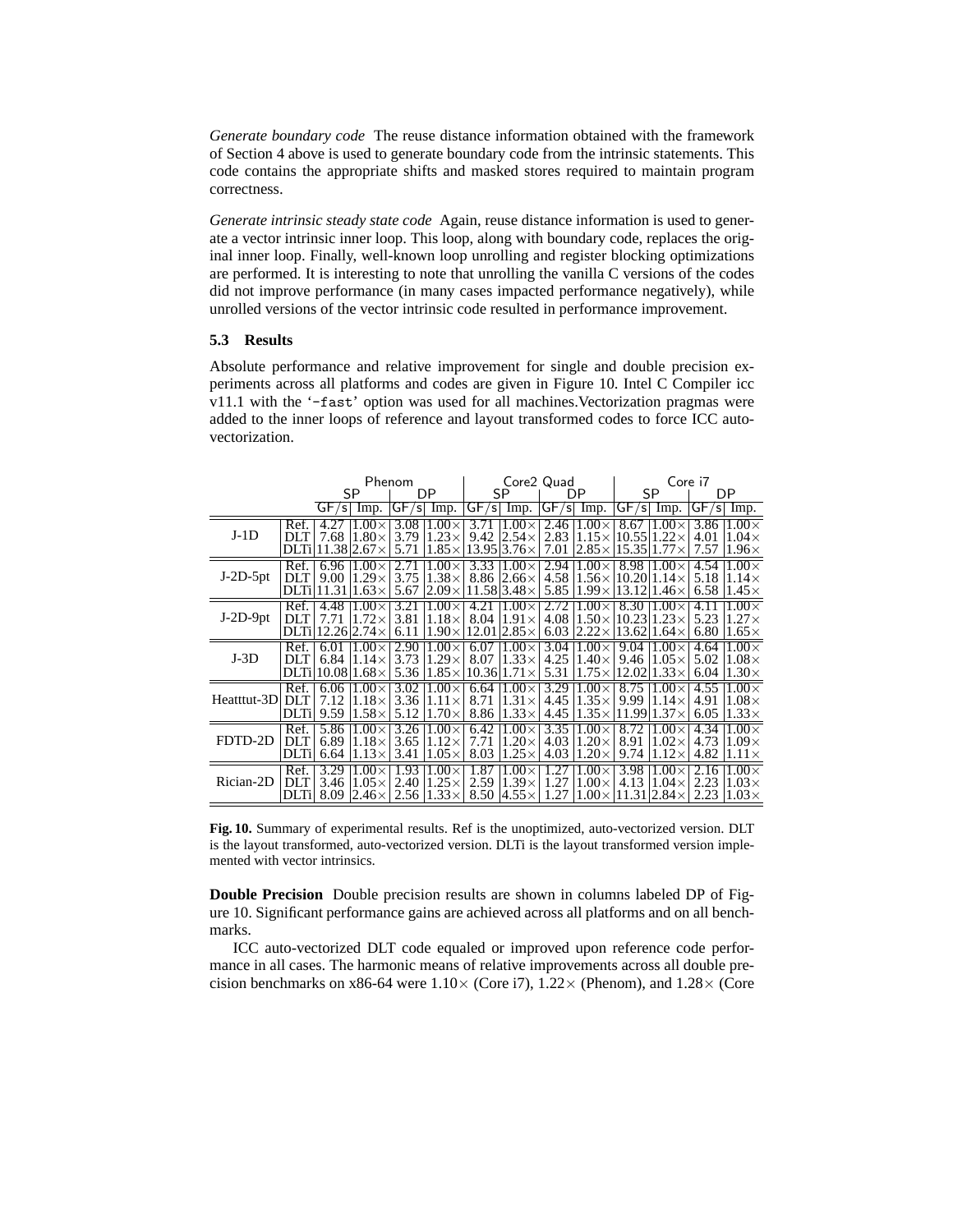2 Quad). Individual benchmark improvements range from, worst case,  $1.00 \times$  (2D Rician Denoise on Core 2 Quad) to a best case of 1.56× (5 point 2D Jacobi on Core 2 Quad).

The auto-vectorized layout transformed code was fast but certain areas of it were still very inefficient. While ICC automatically unrolled the inner loop of reference code, no such unrolling was done for the layout transformed code. Further, ICC generated long sequences of scalar code for boundary computations.

These deficiencies were addressed in the intrinsic versions of the codes. Scalar boundary code was replaced with much more efficient vector code, and all inner loops were unrolled. Further gains can be also be attributed to register blocking and computation reordering.

Intrinsic codes equaled or improved upon auto-vectorized versions in all cases, with a worst case improvement equal to reference (2D Rician Denoise on Core 2 Quad) and best case of 2.85× (Jacobi 1D on Core 2 Quad). Harmonic means of improvements over reference were  $1.35 \times$  (Core i7),  $1.60 \times$  (Phenom), and  $1.57 \times$  (Core 2 Quad).

**Single Precision** While most scientific and engineering codes use double precision for their computations, several image processing stencils use single precision. With the current SSE vector ISA, since only two double precision elements can fit in a vector, acceleration of performance through vectorization is much less than with single precision. However, the increasing vector size of emerging vector ISAs such as AVX and LRBni, imply that the performance improvement currently possible with single precision SSE will be similar to what we can expect for double precision AVX, etc. For these reasons we include single precision performance data for all benchmarks.

Significant single precision performance gains are achieved across all platforms and on all stencils. They are reported in Figure 10 under the SP columns.

Layout transformed code auto-vectorized by ICC ran significantly faster than reference code on all platforms. The harmonic means of relative performance improvements across all benchmarks on x86-64 were 1.11 $\times$  (Core i7), 1.29 $\times$  (Phenom), and 1.61 $\times$ (Core 2 Quad). Individual benchmark improvements range from, worst case,  $1.02 \times (2D)$ FDTD on Core i7) to a best case of 2.66 $\times$  (5 point 2D Jacobi on Core 2 Quad).

Vector intrinsic code optimizations again further increased the performance gains seen for auto-vectorized layout transformed code. All intrinsic codes were substantially faster than their corresponding auto-vectorized versions. Minimum relative improvement over reference on x86-64 was  $1.12 \times (2D$  FDTD on Core i7) while maximum relative improvement was  $4.55 \times (2D)$  Rician Denoise on Core 2 Quad). Harmonic means of improvements over reference were  $1.53 \times$  (Core i7),  $1.81 \times$  (Phenom), and  $2.15 \times$  (Core 2 Quad).

**Discussion** Performance gains for all x86-64 codes can be attributed to the elimination of costly intra-register movement, shuffle, and unaligned load instructions from inner loop code.

The performance gains on Core i7, while significant, were consistently the smallest of any platform tested. This is partly explained by the relatively small performance penalty associated with unaligned loads and shuffle on this CPU. Still, the DLT intrinsic versions achieve a  $1.53\times$  average performance improvement for single precision and 1.35× for double precision codes on this platform. In contrast, the *Kentsfield* Core 2 Quad, demonstrates consistently large performance improvements from layout transformation. This can mainly be attributed to poorly performing vector shuffle hardware.

Generally speaking, 1D Jacobi showed both the largest performance gains, and the fastest absolute performance, while higher dimensional stencils showed smaller, but still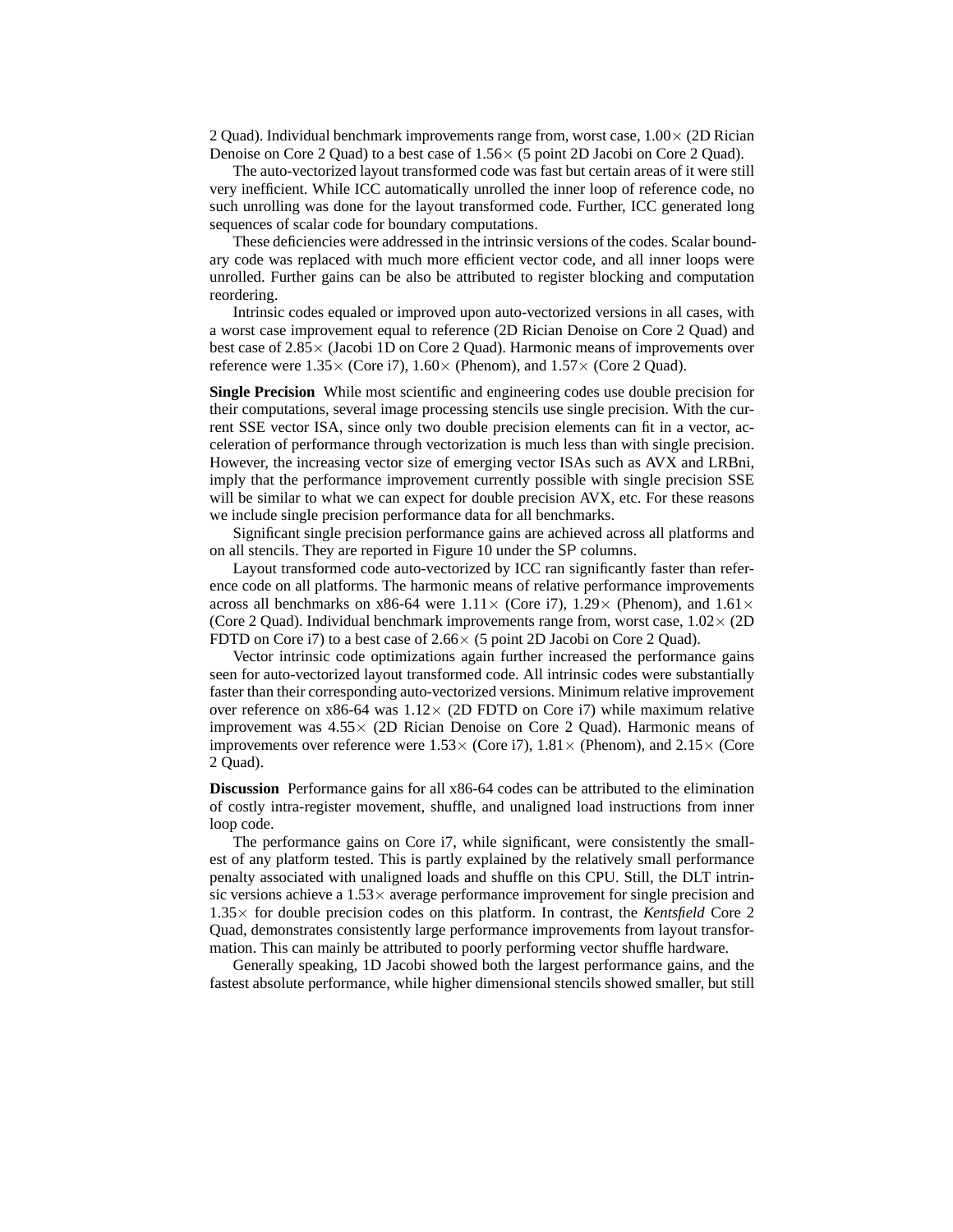significant improvement. Higher dimensional stencils have more operands and more intra-stencil dependences. This leads to higher register occupancy, higher load / store unit utilization, and more pipeline hazards / stalls for these codes. This combination of factors leads less improvement with respect to the 1D case. General and applicationspecific optimizations based on the data layout transformation described in this work could likely achieve higher performance through careful instruction scheduling and tuning of register block sizes to address these issues.

# **6 Related Work**

A number of works have addressed optimizations of stencil computations on emerging multicore platforms [7], [16], [17], [6], [27], [26], [11], [37], [10], [4], [9], [40], [38], [41], [8], [39]. In addition, other transformations such as tiling of stencil computations for multicore architectures have been addressed in [43], [25], [21], [34]. Recently, memory customization for stencils has been proposed in [36].

Automatic vectorization has been the subject of extensive study in the literature [19, 42]. There has been significant recent work in generating effectice code for SIMD vector instruction sets in the presence of hardware alignment and stride constraints as described in [12, 44, 45, 31, 13]. The difficulties of optimizing for a wide range of SIMD vector architectures are discussed in [29, 14]. In addition, several other works have addressed the exploitation of SIMD instruction sets [22, 24, 23, 30, 32, 31, 28]. All of these works only address SIMD hardware alignment issues. The issues of algorithmic stream alignment addressed in this paper are distinctly different from the problem addressed in those works and the dimension-lifted transposition solution that we have developed has a significant impact on performance even on SIMD architectures where hardware misalignment does not significantly degrade performance.

Stream alignment shares a lot similarties with array alignment in data-parallel languages [2, 5, 20] and several related works. None of these works, however, considered dimension-lifted transposition of accessed arrays. There has been prior work attempting to use static linear data layout optimizations (such as permutations of array dimensions) to improve spatial locality in programs [33, 18]. These works do not address dimensionlifted transposition. Rivera and Tseng [35] presented data padding techniques to avoid conflict misses. Recently, linear data layout transformations to improve vector performance have been proposed [15].

To avoid conflict misses and false sharing, Amarasinghe's work [3] maps data accessed by a processor to contiguous memory locations by using strip-mining and permutation of data arrays. In contrast, our approach attempts remap data in order to spread out reuse carrying data in the innermost loops in order to have them map to the same vector register slot; this avoids alignment conflicts and eliminates the need for extra loads or inter- and intra-register data movement.

# **7 Conclusions**

This paper identifies, formalizes and provides an effective solution for a fundamental problem with optimized implementation of stencil computations on short-vector SIMD architectures. The issue of stream alignment conflicts was formalized and a static analysis framework was developed to identify it. A novel nonlinear data layout transformation was proposed to overcome stream alignment conflicts. Experimental results on multiple targets demonstrate the effectiveness of the approach on a number of stencil kernels.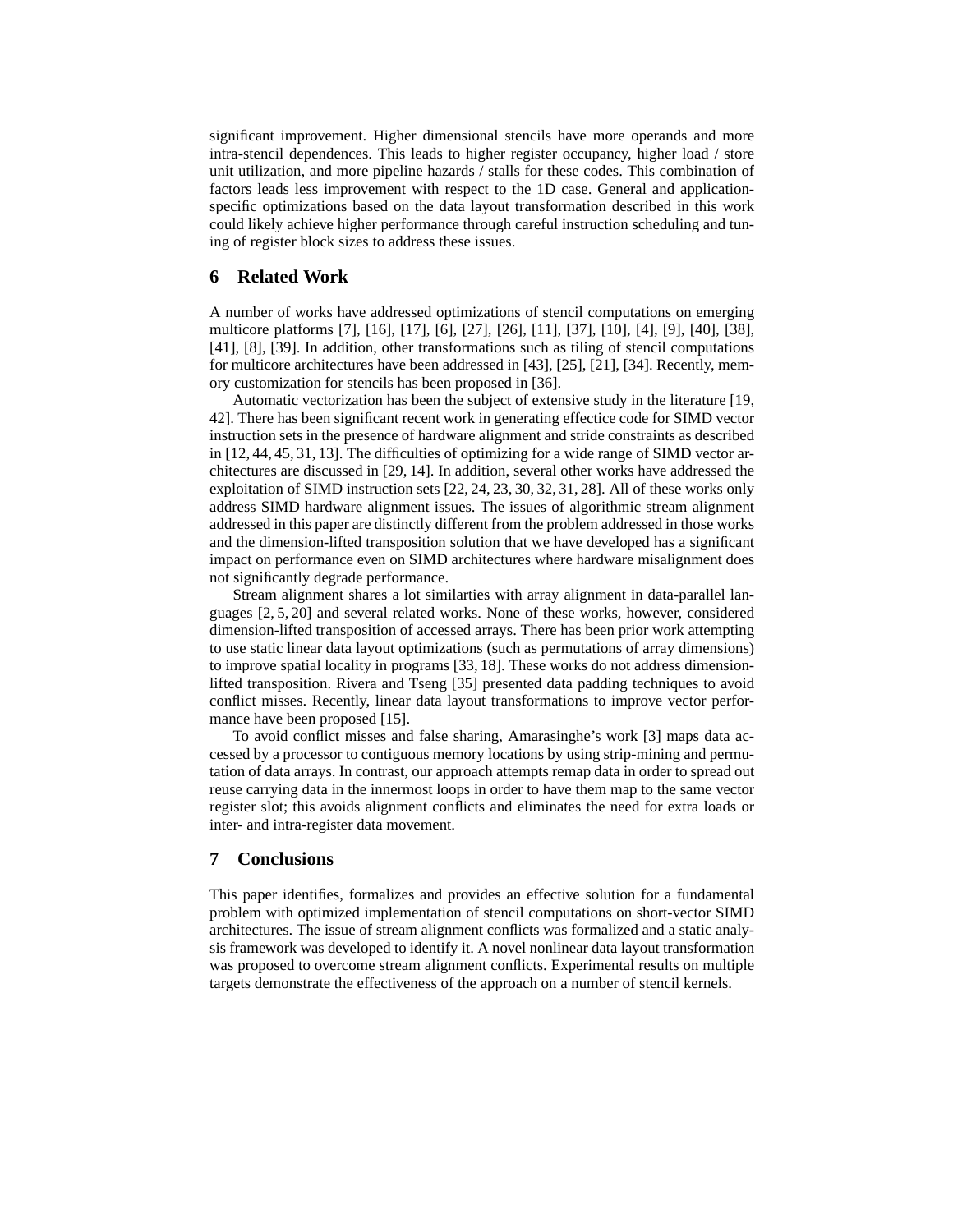# **Acknowledgments**

This work was supported in part by the U.S. National Science Foundation through awards 0926127, 0926687, and 0926688, and by the U.S. Army through contract W911NF-10- 1-0004. We thank the reviewers, especially "Reviewer 3", for constructive feedback that helped improve the paper.

#### **References**

- 1. R. Allen and K. Kennedy. Automatic translation of fortran programs to vector form. *ACM TOPLAS*, 9(4):491–542, 1987.
- 2. S. Amarasinghe and M. Lam. Communication optimization and code generation for distributed memory machines. In *PLDI*, pages 126–138, 1993.
- 3. J. Anderson, S. Amarasinghe, and M. Lam. Data and computation transformations for multiprocessors. In *PPoPP*, pages 166–178, 1995.
- 4. W. Augustin, V. Heuveline, and J. Weiss. Optimized stencil computation using in-place calculation on modern multicore systems. In *Euro-Par '09*, pages 772–784, 2009.
- 5. S. Chatterjee, J. Gilbert, R. Schreiber, and S. Teng. Automatic array alignment in data-parallel programs. In *POPL*, pages 16–28, 1993.
- 6. K. Datta, S. Kamil, S. Williams, L. Oliker, J. Shalf, and K. Yelick. Optimization and performance modeling of stencil computations on modern microprocessors. *SIAM Review*, 51(1):129–159, 2009.
- 7. K. Datta, M. Murphy, V. Volkov, S. Williams, J. Carter, L. Oliker, D. Patterson, J. Shalf, and K. Yelick. Stencil computation optimization and auto-tuning on state-of-the-art multicore architectures. In *SC '08*, pages 1–12, 2008.
- 8. K. Datta, S. Williams, V. Volkov, J. Carter, L. Oliker, J. Shalf, and K. Yelick. Auto-tuning the 27-point stencil for multicore. In *iWAPT2009*, 2009.
- 9. R. de la Cruz, M. Araya-Polo, and J. M. Cela. Introducing the *semi-stencil* algorithm. In *PPAM (1)*, pages 496–506, 2009.
- 10. H. Dursun, K. Nomura, W. Wang, M. Kunaseth, L. Peng, R. Seymour, R. Kalia, A. Nakano, and P. Vashishta. In-core optimization of high-order stencil computations. In *PDPTA*, pages 533–538, 2009.
- 11. H. Dursun, K.-I. Nomura, L. Peng, R. Seymour, W. Wang, R. K. Kalia, A. Nakano, and P. Vashishta. A multilevel parallelization framework for high-order stencil computations. In *Euro-Par '09*, pages 642–653, 2009.
- 12. A. Eichenberger, P. Wu, and K. O'Brien. Vectorization for simd architectures with alignment constraints. In *PLDI*, pages 82–93, 2004.
- 13. L. Fireman, E. Petrank, and A. Zaks. New algorithms for simd alignment. In *CC*, pages 1–15, 2007.
- 14. M. Hohenauer, F. Engel, R. Leupers, G. Ascheid, and H. Meyr. A simd optimization framework for retargetable compilers. *ACM TACO*, 6(1):1–27, 2009.
- 15. B. Jang, P. Mistry, D. Schaa, R. Dominguez, and D. R. Kaeli. Data transformations enabling loop vectorization on multithreaded data parallel architectures. In *PPOPP*, pages 353–354, 2010.
- 16. S. Kamil, K. Datta, S. Williams, L. Oliker, J. Shalf, and K. Yelick. Implicit and explicit optimizations for stencil computations. In *MSPC '06*, pages 51–60, 2006.
- 17. S. Kamil, P. Husbands, L. Oliker, J. Shalf, and K. Yelick. Impact of modern memory subsystems on cache optimizations for stencil computations. In *MSP '05*, pages 36–43, 2005.
- 18. M. Kandemir, A. Choudhary, N. Shenoy, P. Banerjee, and J. Ramanujam. A linear algebra framework for automatic determination of optimal data layouts. *IEEE TPDS*, 10(2):115–135, 1999.
- 19. K. Kennedy and J. Allen. *Optimizing compilers for modern architectures: A dependencebased approach*. Morgan Kaufmann, 2002.
- 20. K. Kennedy and U. Kremer. Automatic data layout for distributed-memory machines. *ACM TOPLAS*, 20(4):869–916, 1998.